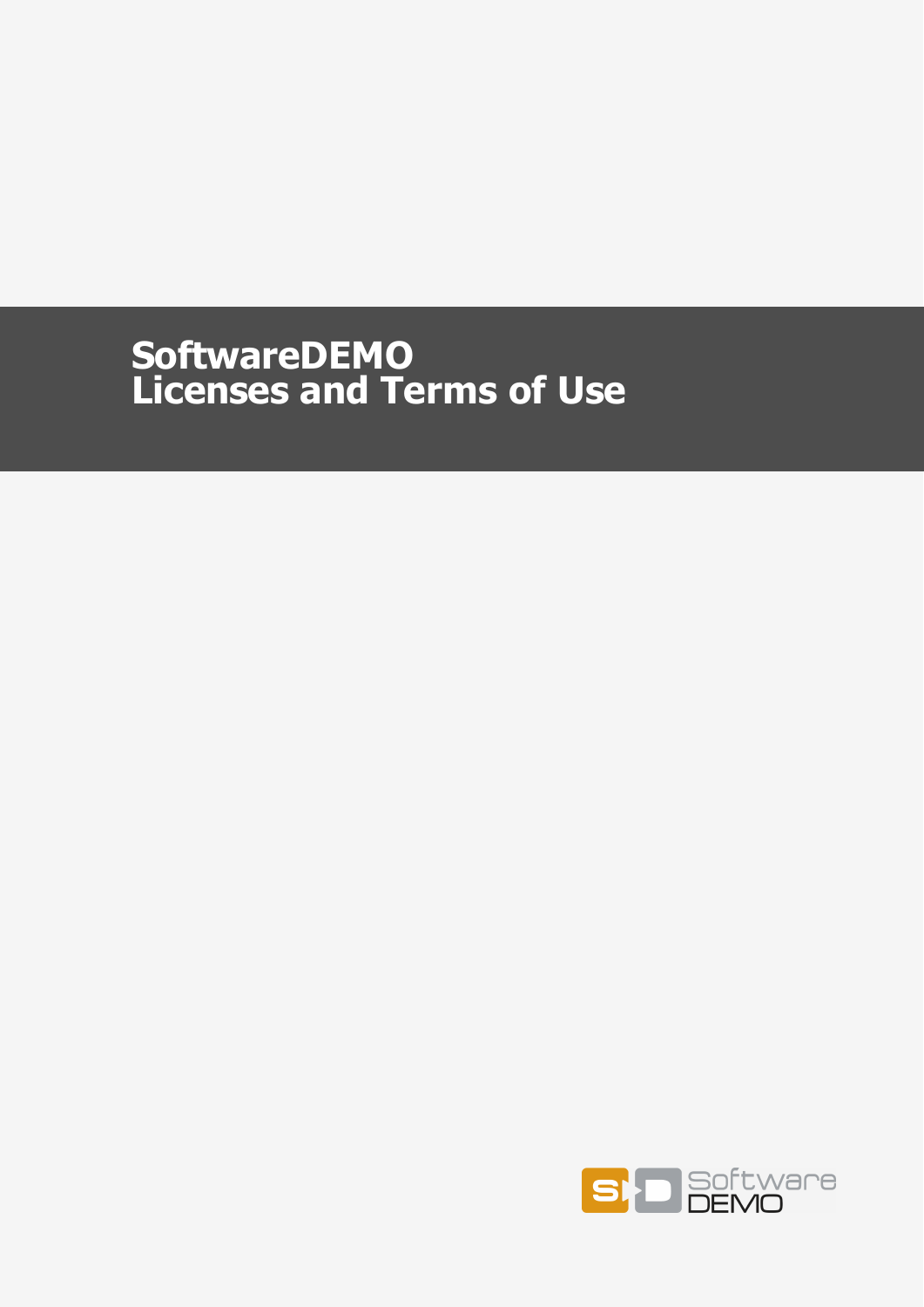

#### **SoftwareDEMO – Licenses and Conditions**

Date: 12.09.2013

The offer from SoftwareDEMO is intended for business customers only. All prices are net prices and do not include the applicable statutory value added tax. The prices are per month unless otherwise stated.

In each case, the most recent Licenses and Terms of Use document applies. Older Licenses and Terms of Use documents lose their validity when more recent documents are published.

SoftwareDEMO is a service provided by DT Netsolution GmbH, based in Stuttgart, Germany.

DT Netsolution GmbH Taläckerstr. 30 70437 Stuttgart Germany

E-mail: info@softwaredemo.com Tel: +49 711 849910 – 30 Fax: +49 711 849910 – 930

CEOs: Daniel Schwager, Stefan Hörz Commercial register: Stuttgart district court, under number HRB 19870 VAT ID no.: DE 199225518

#### **© Copyright 2013 DT Netsolution GmbH**

The listed brands are the property of the respective owner.

DT Netsolution GmbH endeavors to provide correct and complete information on this document. However, the company does not accept any liability for or guarantee the currentness, correctness or completeness of the information provided. DT Netsolution GmbH accepts no liability for direct or indirect damage, including lost profit, that occurs as a result of or in connection with the information that is provided on this document.

You can find the relevant valid version of this document at http://www.softwaredemo.com.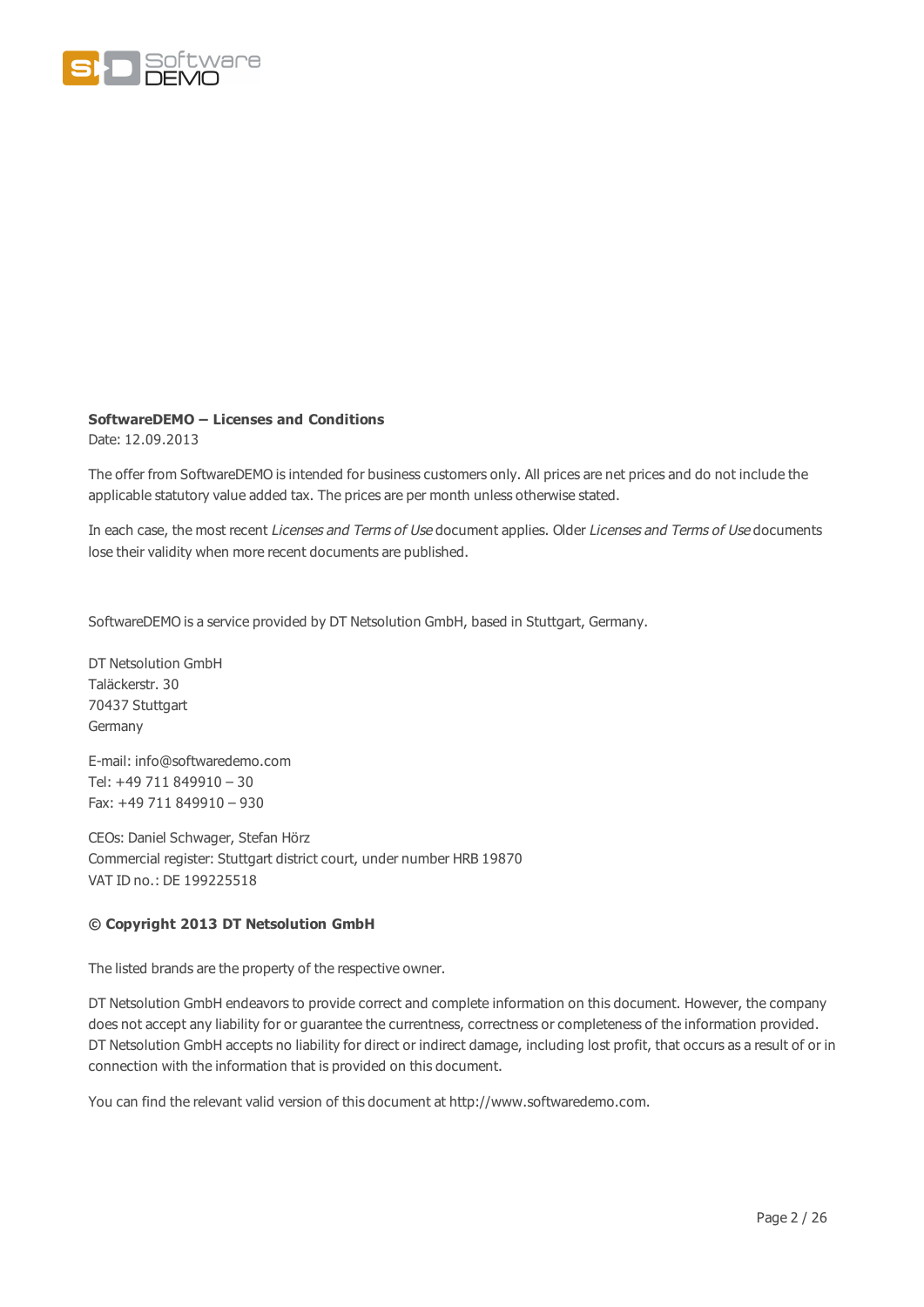

# **Table of contents**

| 1.  | License overview manufactured and control of the control of the control of the control of the control of the c | 6  |
|-----|----------------------------------------------------------------------------------------------------------------|----|
| 2.  |                                                                                                                | 8  |
| 3.  |                                                                                                                | 9  |
| 4.  |                                                                                                                | 10 |
| 5.  |                                                                                                                | 11 |
| 5.1 |                                                                                                                | 11 |
|     |                                                                                                                | 12 |
|     |                                                                                                                | 13 |
|     |                                                                                                                | 13 |
|     |                                                                                                                | 14 |
| 5.2 |                                                                                                                | 14 |
|     |                                                                                                                | 14 |
|     |                                                                                                                | 15 |
| 6.  |                                                                                                                | 16 |
| 6.1 | Access type …………………………………………………………………………………………                                                                 | 16 |
|     | HTML5 access type manufactured and access type manufactured and access type manufactured and access type       | 16 |
|     |                                                                                                                | 16 |
| 6.2 |                                                                                                                | 16 |
|     |                                                                                                                | 16 |
|     |                                                                                                                | 17 |
|     |                                                                                                                | 17 |
|     |                                                                                                                | 17 |
| 6.3 |                                                                                                                | 17 |
|     |                                                                                                                | 17 |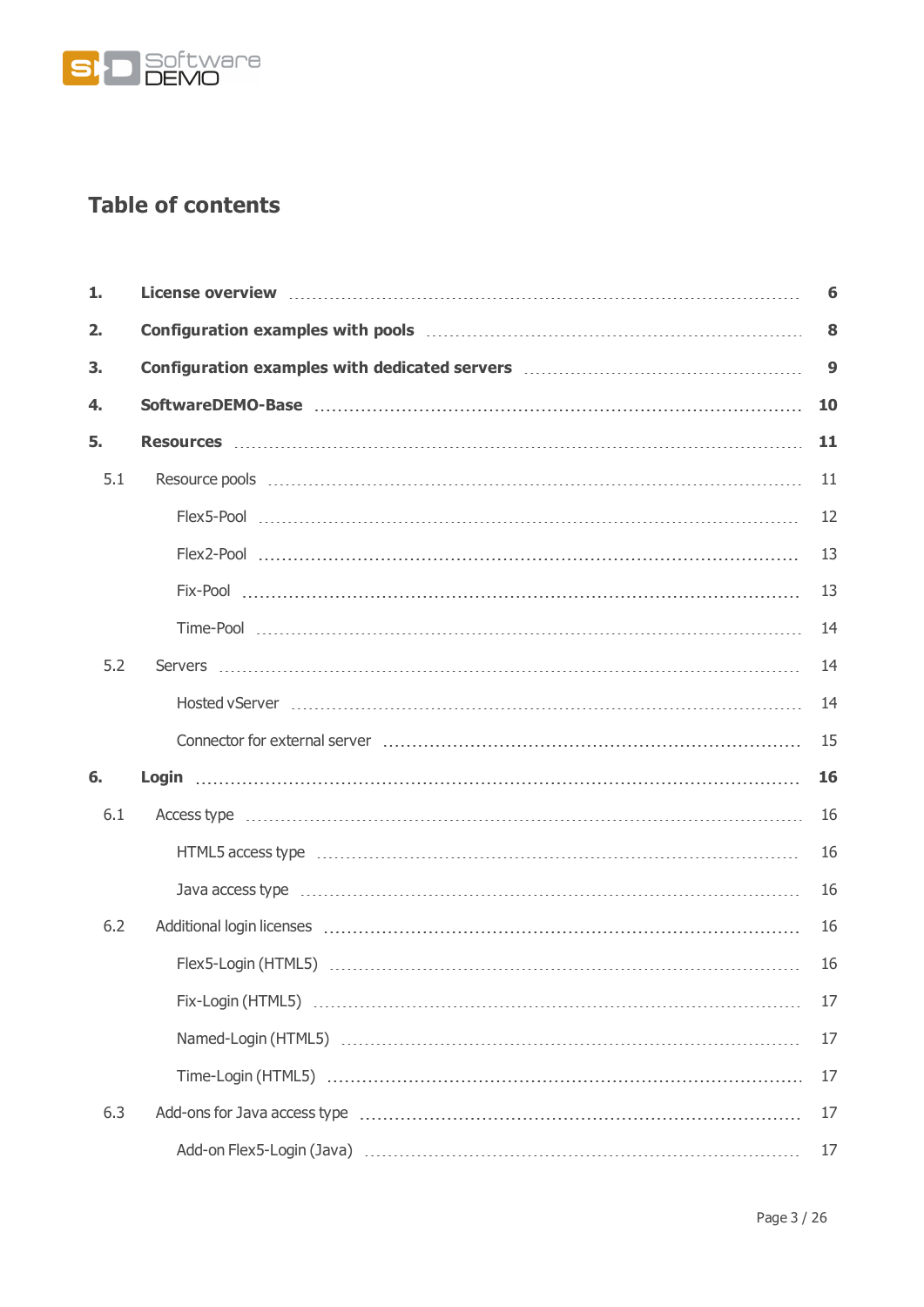

|      | Add-on Fix-Login (Java) (1998) (1999) (1999) (1999) (1999) (1999) (1999) (1999) (1999) (1999) (1999) (1999) (1 | 18 |
|------|----------------------------------------------------------------------------------------------------------------|----|
|      |                                                                                                                | 18 |
|      |                                                                                                                | 18 |
| 7.   |                                                                                                                | 19 |
| 7.1  |                                                                                                                | 19 |
| 7.2  |                                                                                                                | 19 |
| 7.3  |                                                                                                                | 19 |
| 7.4  |                                                                                                                | 20 |
| 7.5  |                                                                                                                | 20 |
|      |                                                                                                                | 20 |
|      |                                                                                                                | 20 |
| 7.6  |                                                                                                                | 20 |
| 7.7  |                                                                                                                | 20 |
|      |                                                                                                                | 21 |
|      |                                                                                                                | 21 |
| 7.8  |                                                                                                                | 21 |
| 7.9  |                                                                                                                | 21 |
|      | Standard login portal (1999) (1999) (1999) (1999) (1999) (1999) (1999) (1999) (1999) (1999) (1999) (1999) (199 | 21 |
|      |                                                                                                                | 21 |
| 7.10 |                                                                                                                | 22 |
| 7.11 |                                                                                                                | 22 |
|      |                                                                                                                | 22 |
|      |                                                                                                                | 23 |
| 7.12 | <b>Services</b>                                                                                                | 23 |
|      |                                                                                                                | 23 |
|      |                                                                                                                | 23 |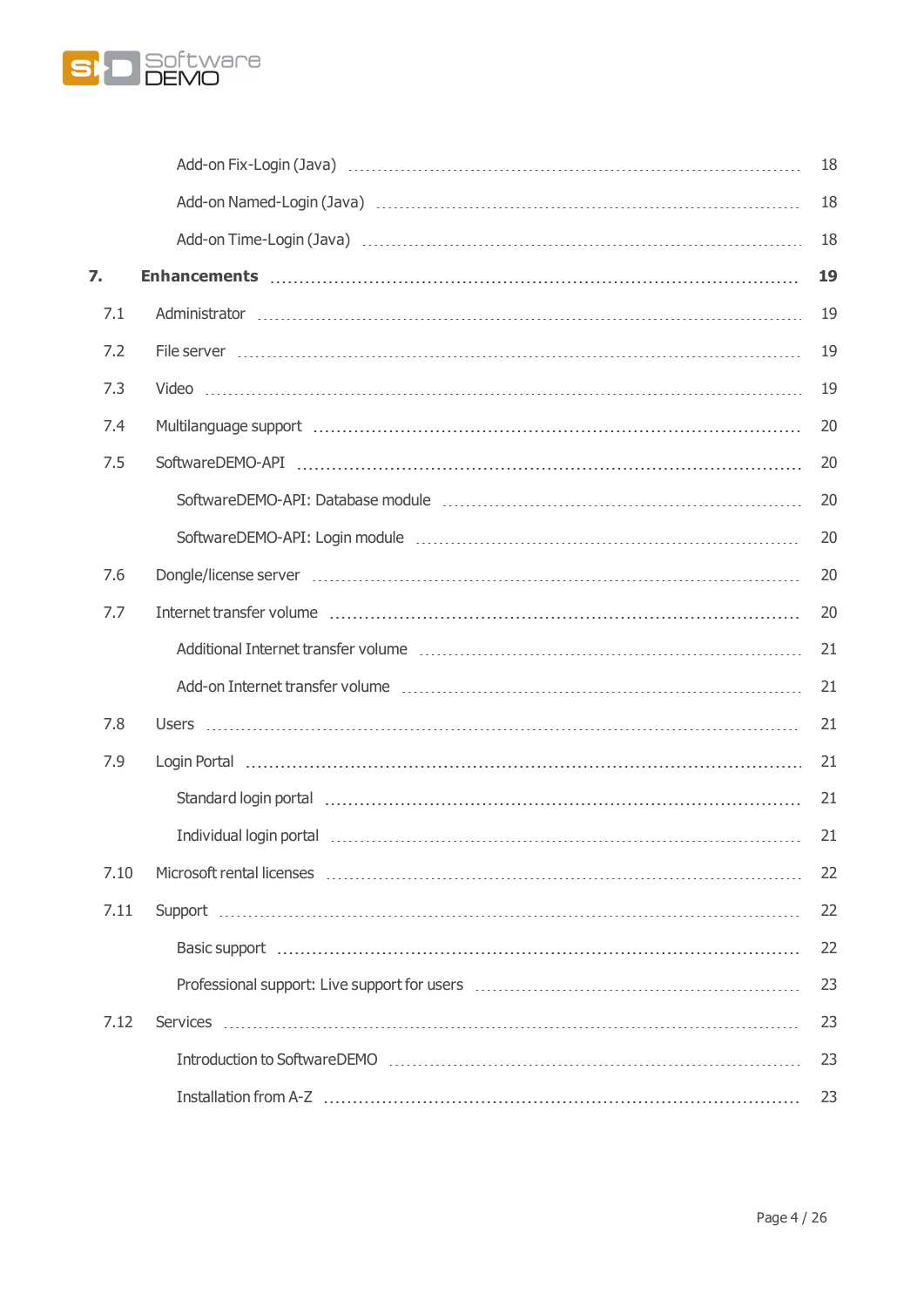

|     | 23 |
|-----|----|
|     | 24 |
| 8.  | 25 |
| 8.1 | 25 |
|     | 25 |
|     | 25 |
|     | 25 |
| 8.2 | 25 |
| 8.3 | 25 |
| 8.4 | 26 |
| 8.5 | 26 |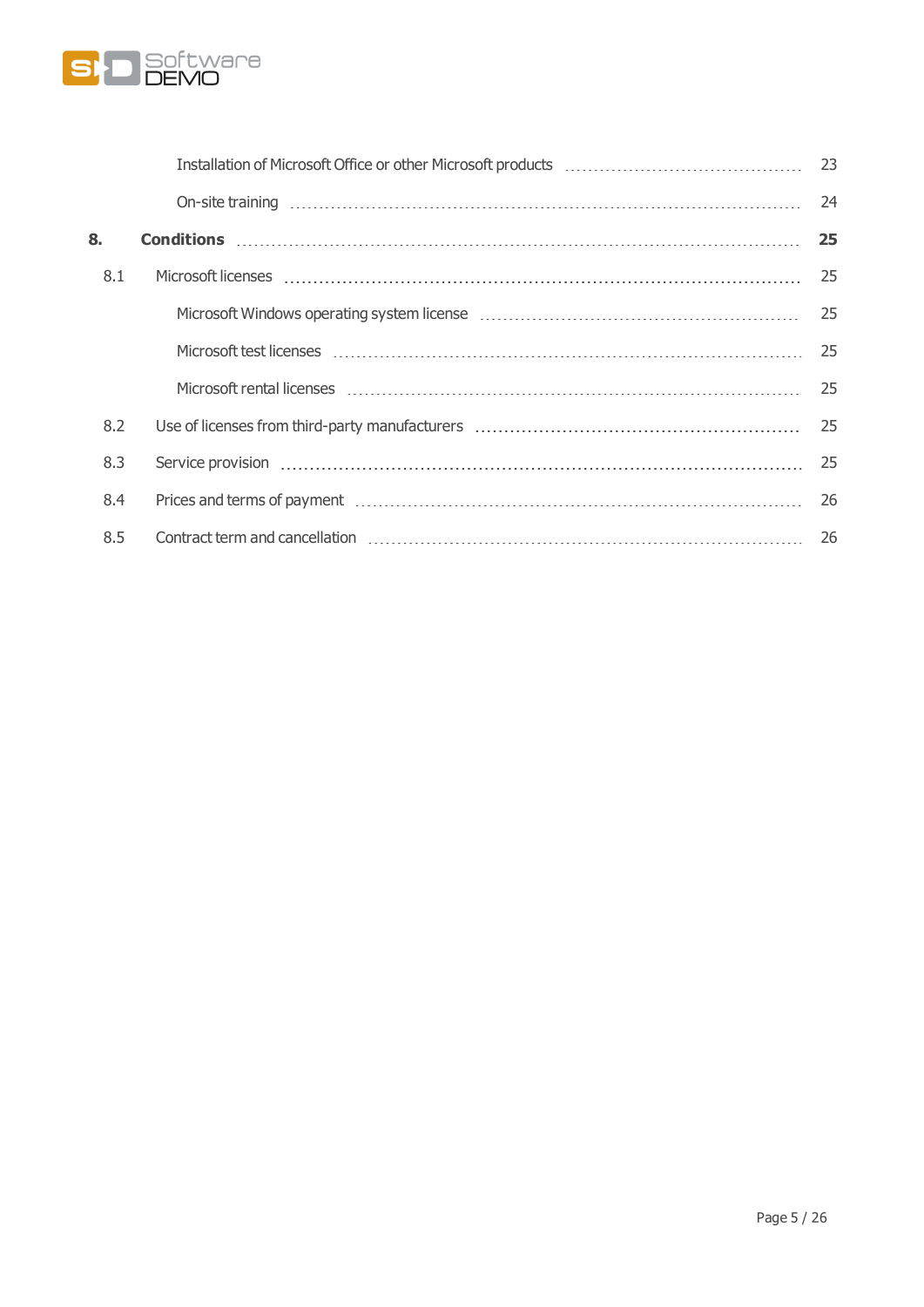

# <span id="page-5-0"></span>**1. License overview**

|                                                                         |               | Price per month          |
|-------------------------------------------------------------------------|---------------|--------------------------|
| <b>SoftwareDEMO-Base</b>                                                |               |                          |
| <b>Base</b>                                                             | \$37.70       |                          |
| <b>Resources</b>                                                        |               |                          |
| Flex5-Pool                                                              | from \$110.00 |                          |
| Flex2-Pool                                                              |               | from \$50.00             |
| Fix-Pool                                                                |               | from \$110.00            |
| Time-Pool                                                               |               | from \$152.00            |
| Setup fee Master-Clone-Pool                                             |               | \$195.00 one-time        |
| <b>Hosted vServer</b>                                                   |               | from \$101.00            |
| Connector for external server                                           |               | \$26.00                  |
| <b>Login licenses</b>                                                   | <b>HTML5</b>  | $HTML5 +$<br><b>Java</b> |
| Flex5-Login                                                             | \$16.50       | \$62.50                  |
| Fix-Login                                                               | \$16.50       | \$62.50                  |
| Named-Login                                                             | \$16.50       | \$36.50                  |
| Time-Login                                                              | \$16.50       | \$62.50                  |
| <b>Enhancements</b>                                                     |               |                          |
| Administrator without / with role function                              |               | \$13.00/from \$9.75      |
| File server, incl. 50 GB hard disk storage                              |               | \$65.00                  |
| Add-on file server storage (SAS), 50 GB of additional hard disk storage |               | \$16.25                  |
| Video, incl. 10 h recording time                                        | \$26.00       |                          |
| Add-on video recording time of 20 additional hours<br>\$13.00           |               |                          |
| Multilanguage support<br>\$33.00                                        |               |                          |
| SoftwareDEMO-API                                                        |               |                          |
| - Database module                                                       |               | \$65.00                  |
| - Login module                                                          |               | \$65.00                  |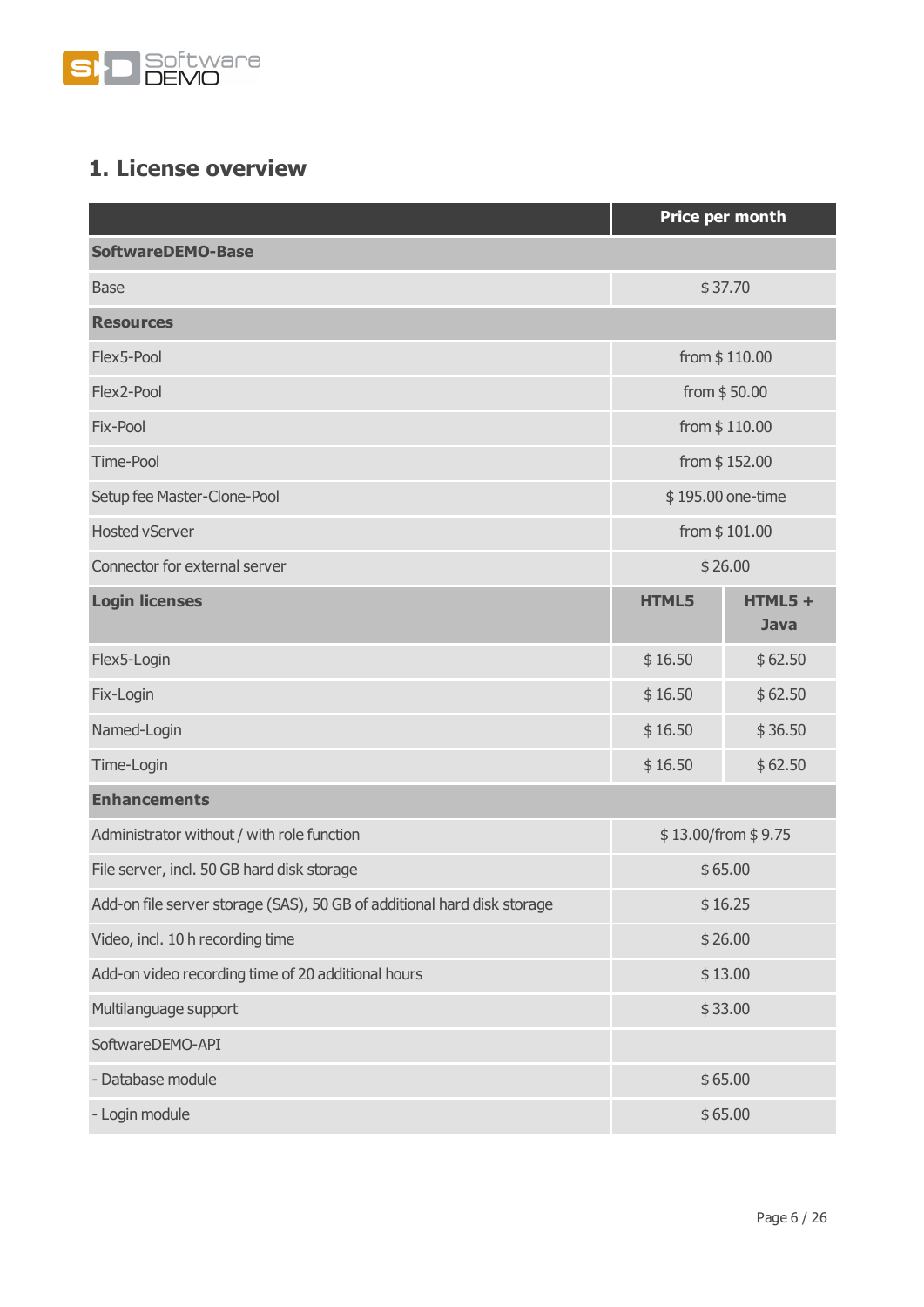

|                                                                    | Price per month               |
|--------------------------------------------------------------------|-------------------------------|
| Dongle/license server                                              | \$36.00                       |
| Setup fee for dongle/license server                                | \$389.00 one-time             |
| Add-on Internet transfer volume, 100 GB additional transfer volume | \$32.50                       |
| Additional Internet transfer volume, billed according to use       | \$0.33 for each GB            |
| Add-on users, an additional 100                                    | \$9.75                        |
| Unlimited number of users                                          | \$124.00                      |
| <b>Login Portal</b>                                                |                               |
| Individual login portal                                            | \$32.50                       |
| Design and programming of an individual login portal               | \$358.00 one-time             |
| <b>Services</b>                                                    |                               |
| <b>Introduction to SoftwareDEMO</b>                                | \$195.00 one-time             |
| <b>Basic support</b>                                               | <b>Included</b>               |
| Professional support                                               | \$125.00 per hour             |
| Installation from A-Z by SoftwareDEMO                              | Price on request              |
| On-site user training                                              | \$780.00 one-time plus travel |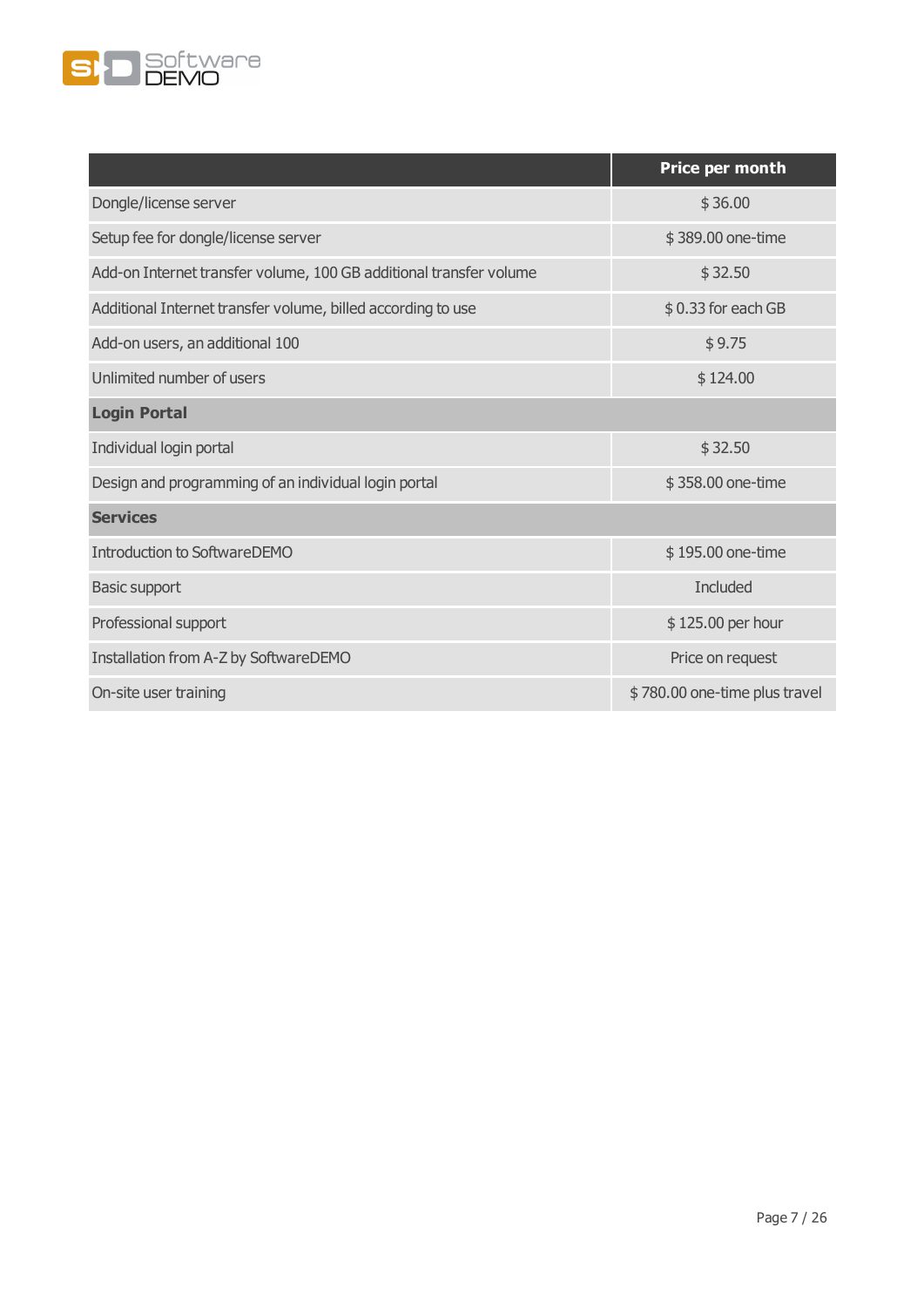

# <span id="page-7-0"></span>**2. Configuration examples with pools**

| <b>Configuration Starter</b> |                                                                                                                                                                                         | <b>Standard</b>                                                                                                                                                                                                                                                                                                                       | <b>Time</b>                                                                                                                                                                                                                                                     |
|------------------------------|-----------------------------------------------------------------------------------------------------------------------------------------------------------------------------------------|---------------------------------------------------------------------------------------------------------------------------------------------------------------------------------------------------------------------------------------------------------------------------------------------------------------------------------------|-----------------------------------------------------------------------------------------------------------------------------------------------------------------------------------------------------------------------------------------------------------------|
| Suitable for                 | Demo                                                                                                                                                                                    | Demo, training, SaaS                                                                                                                                                                                                                                                                                                                  | Training, SaaS                                                                                                                                                                                                                                                  |
| Description                  | Starter package for an<br>affordable start with<br>SoftwareDEMO                                                                                                                         | Standard configuration for<br>several purposes                                                                                                                                                                                                                                                                                        | Time-based billing for<br>dynamic user for training or<br>SaaS. Also allows pay-per-use<br>or pay-per-time models for<br>standard software                                                                                                                      |
| <b>Includes</b>              | SoftwareDEMO-Base<br>(consists of:<br>Main administrator<br>100 users<br>20 GB Internet transfer<br>volume)<br>• Flex2-Pool with 1 yCPU and<br>2 GB vRAM<br>2 concurrent accesses<br>π. | SoftwareDEMO-Base<br>(consists of:<br>Main administrator<br>20 GB Internet transfer<br>volume)<br>20 GB Internet transfer<br>volume)<br>• Flex5-Pool with 1 yCPU and<br>2 GB vRAM<br>5 concurrent accesses<br>$\blacksquare$<br>File server incl. 50 GB hard<br>$\blacksquare$<br>disk storage<br>Video, incl. 10 h recording<br>time | • SoftwareDEMO-Base<br>(consists of:<br>Main administrator<br>100 users<br>20 GB Internet transfer<br>volume)<br>■ Time-Pool with 1 yCPU and<br>2 GB vRAM<br>10 concurrent accesses,<br>٠<br>300 h usage time<br>" File server incl. 50 GB hard<br>disk storage |
| <b>Price per</b><br>month    | \$110.00                                                                                                                                                                                | \$282.00                                                                                                                                                                                                                                                                                                                              | \$510.00                                                                                                                                                                                                                                                        |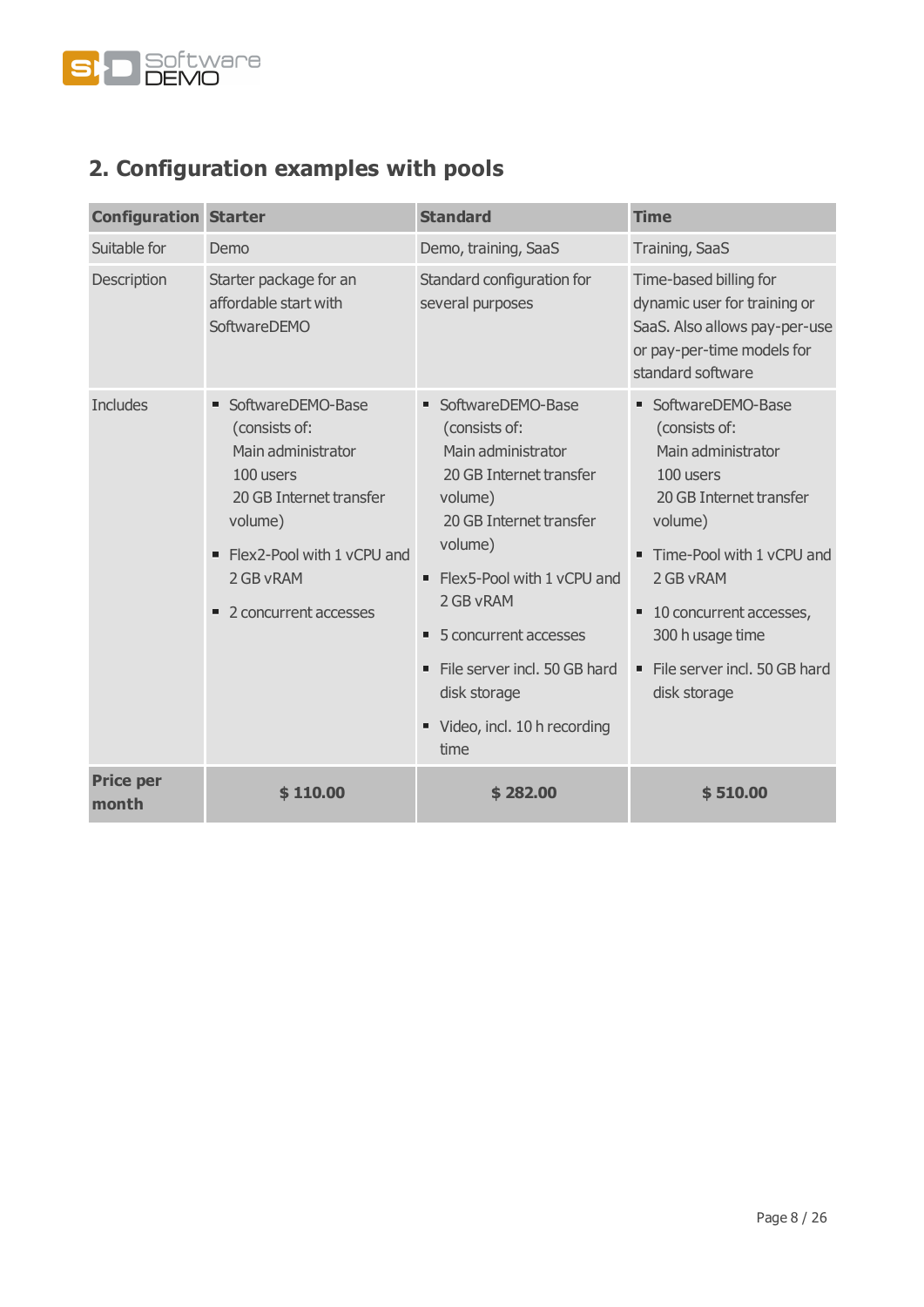

# <span id="page-8-0"></span>**3. Configuration examples with dedicated servers**

|                           | <b>Configuration External server</b>                                                                                                                                                       | <b>Hosted vServer</b>                                                                                                                                                                                                                                                          |
|---------------------------|--------------------------------------------------------------------------------------------------------------------------------------------------------------------------------------------|--------------------------------------------------------------------------------------------------------------------------------------------------------------------------------------------------------------------------------------------------------------------------------|
| Suitable for              | Demo, training, SaaS                                                                                                                                                                       | Demo, SaaS                                                                                                                                                                                                                                                                     |
| Description               | Easy and fast use of all SoftwareDEMO<br>functionalities with own server                                                                                                                   | Hosted server for terminal server with all the<br>service features of SoftwareDEMO                                                                                                                                                                                             |
| <b>Includes</b>           | • SoftwareDEMO-Base<br>(consists of:<br>Main administrator<br>100 users<br>20 GB Internet transfer volume)<br>5 concurrent accesses Flex5-Login (HTML5) .<br>Connector for external server | • SoftwareDEMO-Base<br>(consists of:<br>Main administrator<br>100 users<br>20 GB Internet transfer volume)<br>5 concurrent accesses Flex5-Login<br>(HTML5)<br>Hosted vServer with 1 yCPU and<br>٠<br>2 GB vRAM<br>Note: For SaaS usage plus Microsoft RDS-<br>CAL <sub>S</sub> |
| <b>Price per</b><br>month | \$81.00                                                                                                                                                                                    | \$181.00                                                                                                                                                                                                                                                                       |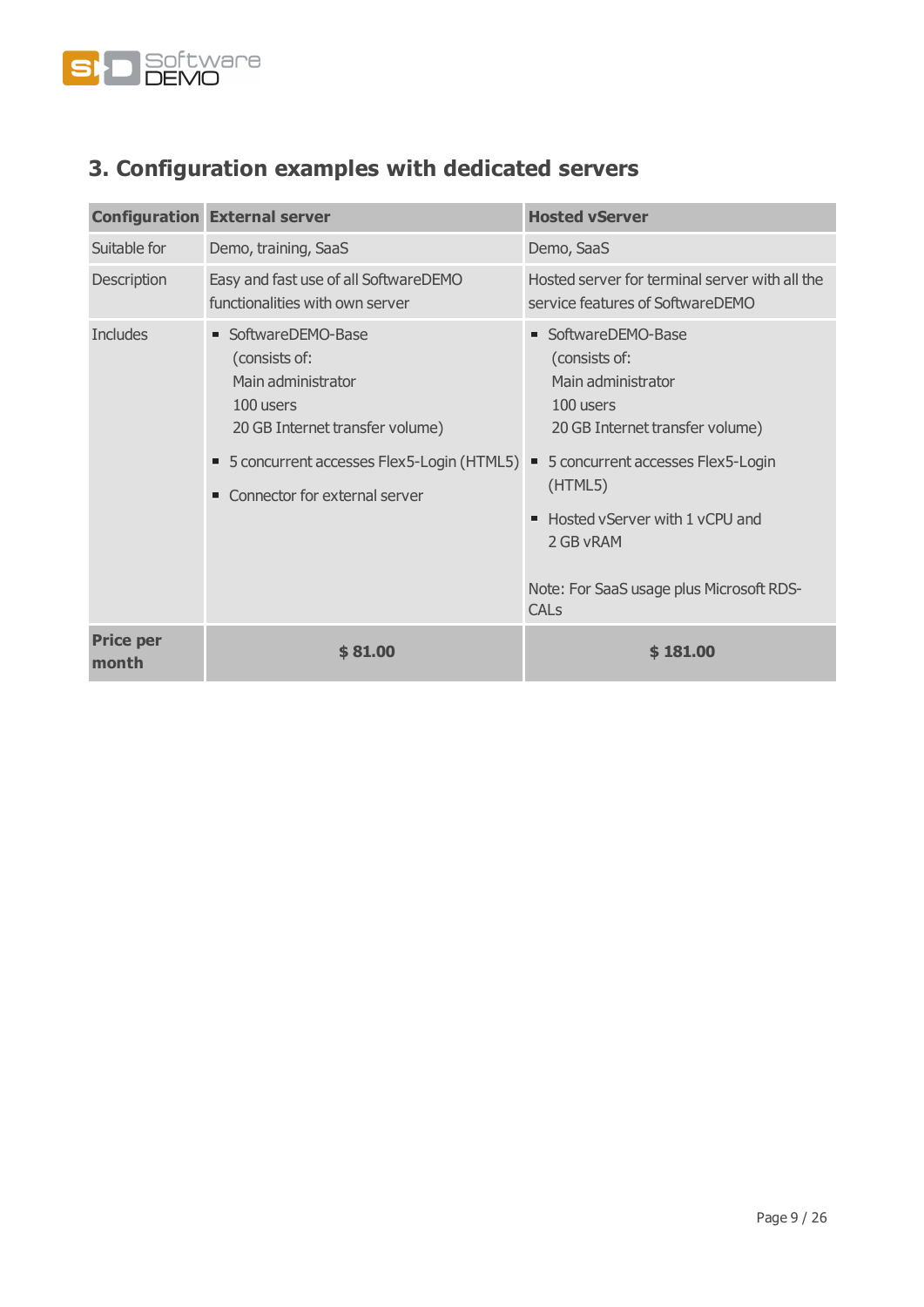

### <span id="page-9-0"></span>**4. SoftwareDEMO-Base**

SoftwareDEMO-Base includes the licenses required for an easy start. To use SoftwareDEMO, Base is required once. Login licenses and resources must be selected for SoftwareDEMO-Base; all enhancements can also be added to Base. The descriptions of the individual licenses and enhancements can be found with the relevant individual items.

SoftwareDEMO-Base includes:

- Main administrator
- $100$  users
- 20 GB Internet transfer volume

SoftwareDEMO-Base:  $$37.70$  per month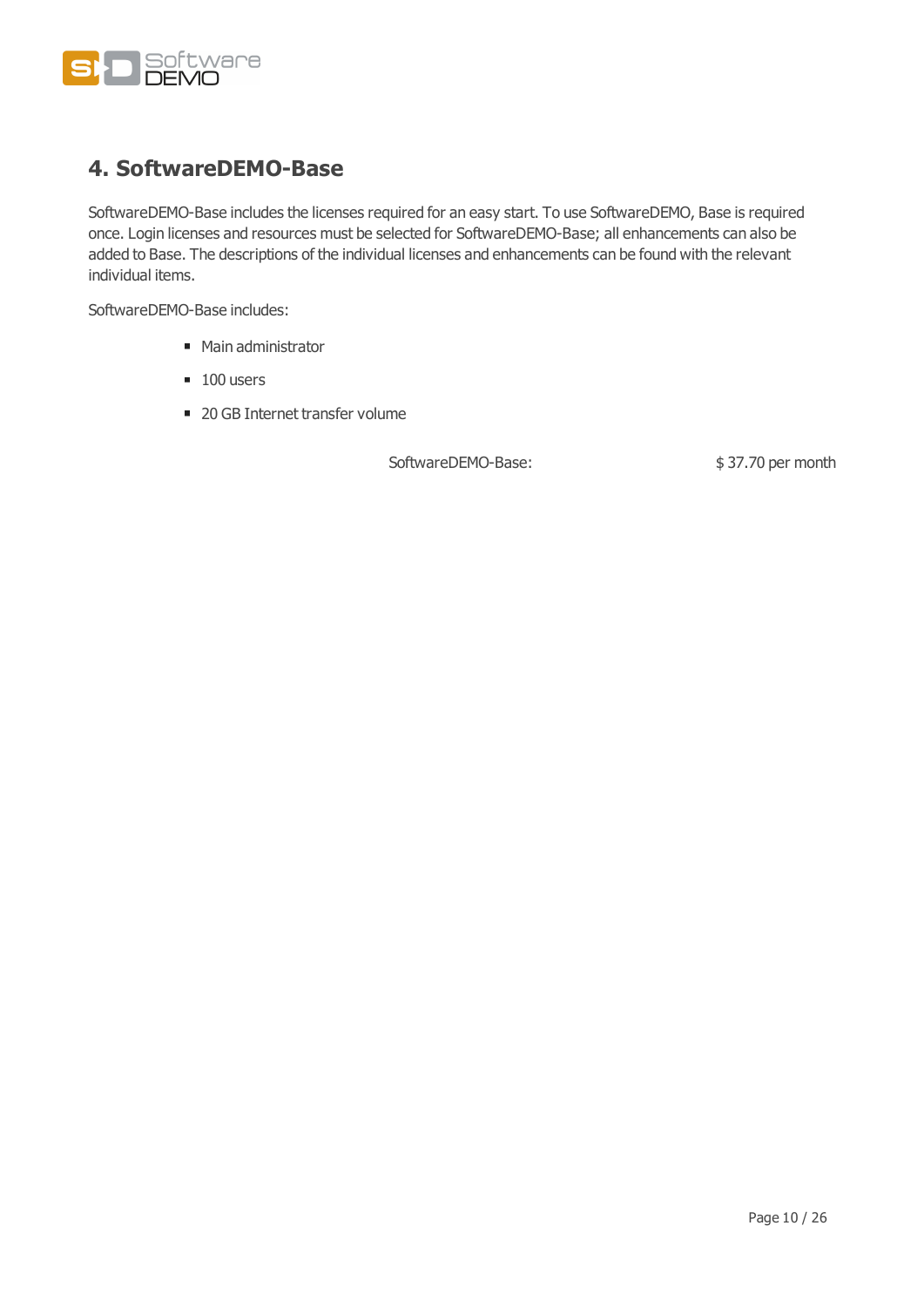

### <span id="page-10-0"></span>**5. Resources**

### <span id="page-10-1"></span>**5.1 Resource pools**

There are various types of resource pools: Flex5-Pool, Flex2-Pool, Fix-Pool and Time-Pool. The individual pools vary with regard to provision and billing. The basic values specified for the number of concurrent users and the usage time can be extended in fixed stages (not possible for Flex2-Pool).

| <b>Resource pools</b> | <b>Concurrent</b><br><b>users</b> | <b>Usage time</b> | <b>Extendable</b> |
|-----------------------|-----------------------------------|-------------------|-------------------|
| Flex5-Pool            | 5                                 | 150h              | Yes               |
| Flex2-Pool            |                                   | 30h               | <b>No</b>         |
| Fix-Pool              |                                   | Unlimited         | Yes               |
| Time-Pool             |                                   | As required       | Yes               |

The following table provides an overview of the various resource pools and their properties.

The number of concurrent users is the same as the number of clones running at the same time. To calculate the usage time of the resource pool, the usage times of each individual user are added up over a billing month. Use begins when the SoftwareDEMO application is started up and ends with logout. The time is recorded to the quarter hour precisely. The balance is not carried over to the following month if the usage time that is already included in a billing month is not used in full.

#### **Master-Clone-Pools**

Each resource pool can include one or more Master-Clone-Pools.

A Master-Clone-Pool contains a master and the corresponding clones, each as virtual machines. The master is used for administration, configuration and installation work and runs only for this purpose. If no administration, configuration or installation work is taking place, the master is shut down or set to the "suspended" state. The clones are created as copies from the corresponding master. A login license gives users exclusive access to clones assigned to them during their login.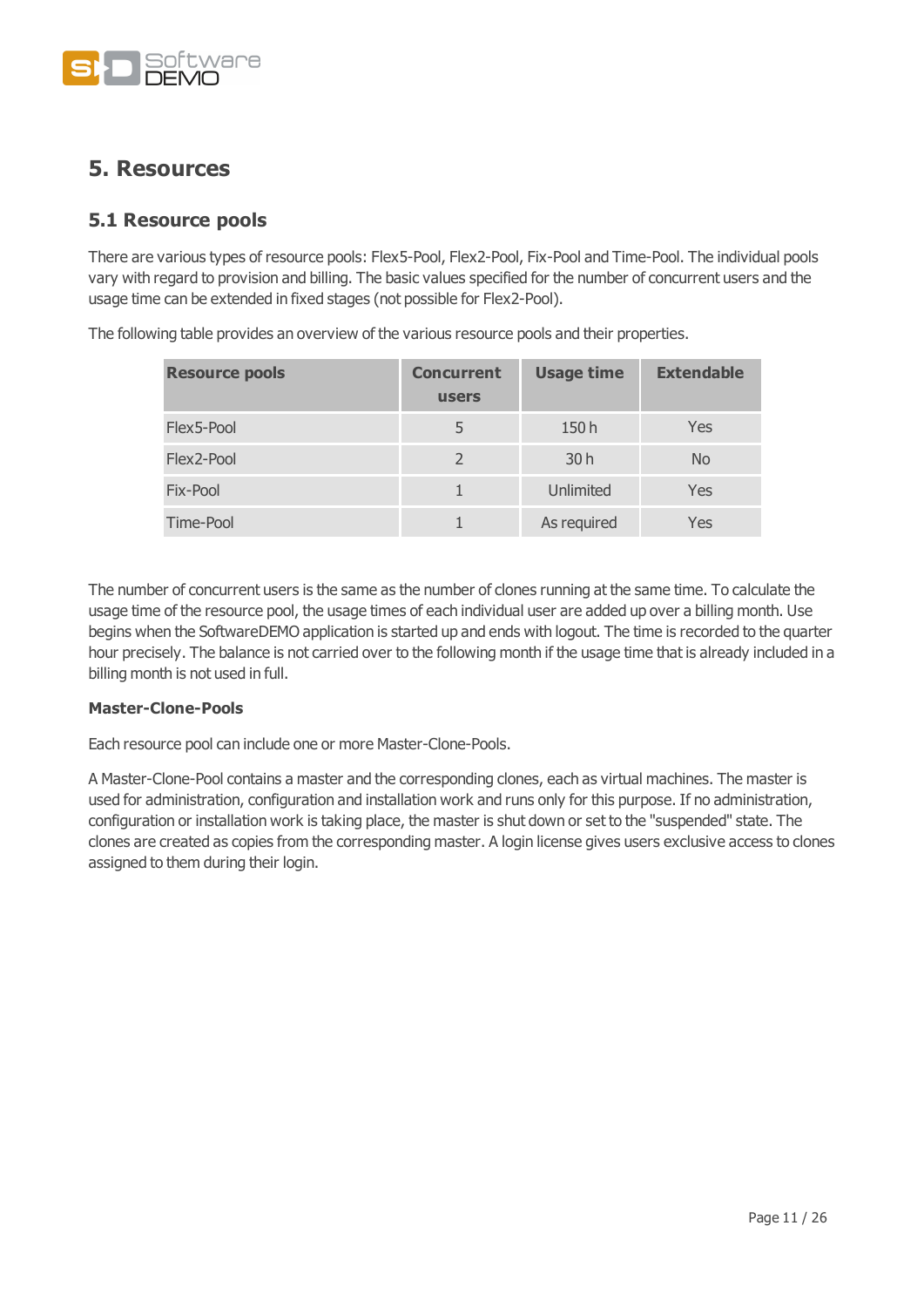



The number of virtual CPUs (vCPUs) and the main memory (vRAM) can be selected in fixed combinations. These values apply to the master and all of the clones that belong to it. The number of the vCPUs and the size of the main memory (vRAM) must be the same for all Master-Clone-Pools contained in a resource pool. This makes it possible for users to use clones from all Master-Clone-Pools within this resource pool.

The hard disk storage of a Master-Clone-Pool is 50 GB and can be increased as required in stages of 50 GB. The additional hard disk storage can be distributed in gigabytes to all Master-Clone-Pools from the same resource pool.

50 GB of additional hard disk storage: \$16.25 per month

A setup fee is charged for setting up a Master-Clone-Pool.

Setup fee Master-Clone-Pool: \$195.00 one-time

#### <span id="page-11-0"></span>**Flex5-Pool**

A Flex5-Pool allows up to five concurrent users with a total usage time of 150 h per billing month. This can be extended by five concurrent accesses and usage time of 150 h.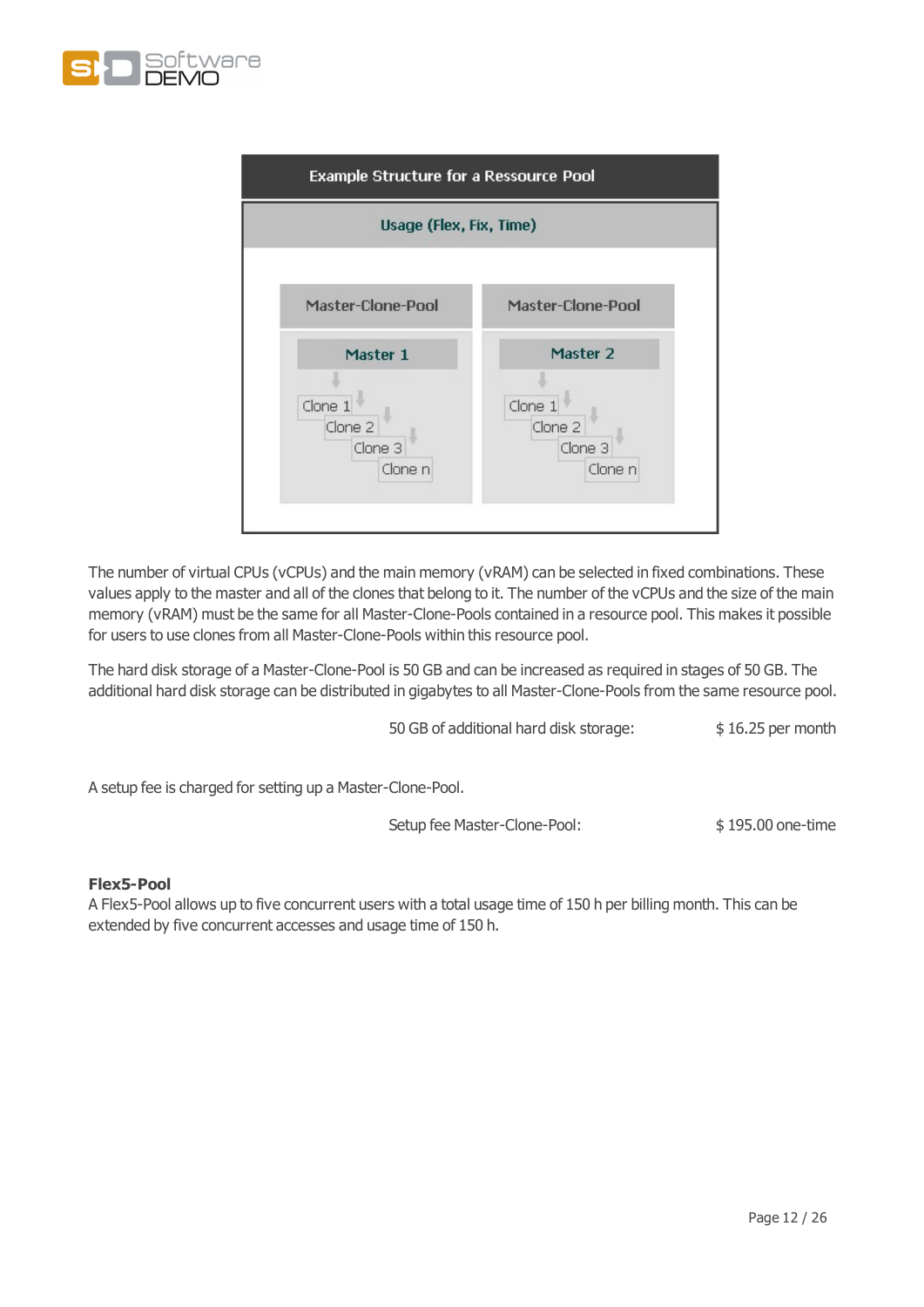

The following table is an excerpt from the available configurations based on a Master-Clone-Pool and five concurrent users.

| <b>Master-</b><br><b>Clone-Pools</b> | <b>Concurrent</b><br><b>users</b> | <b>vCPU</b>   | <b>vRAM</b>     | <b>Price per</b><br>month |
|--------------------------------------|-----------------------------------|---------------|-----------------|---------------------------|
|                                      | 5                                 |               | 1 <sub>GB</sub> | \$109.50                  |
|                                      | 5                                 |               | 2 GB            | \$136.50                  |
|                                      | 5                                 | $\mathcal{P}$ | 2 GB            | \$149.50                  |
|                                      | 5                                 | $\mathcal{P}$ | 4 GB            | \$203.00                  |
|                                      |                                   |               | 8 GB            | \$311.00                  |

#### <span id="page-12-0"></span>**Flex2-Pool**

A Flex2-Pool allows up to two concurrent users with a total usage time of 30 h per billing month. This cannot be extended. If more concurrent users or a longer usage time are required, it is possible to switch to the Flex5-Pool.

The following table is an excerpt from the available configurations based on a Master-Clone-Pool.

| <b>Master-</b><br><b>Clone-Pools</b> | <b>Concurrent</b><br><b>users</b> | <b>vCPU</b>   | <b>vRAM</b>     | <b>Price per</b><br>month |
|--------------------------------------|-----------------------------------|---------------|-----------------|---------------------------|
|                                      |                                   |               | 1 <sub>GB</sub> | \$50.00                   |
|                                      | $\mathcal{L}$                     |               | 2 GB            | \$56.00                   |
|                                      | $\mathcal{L}$                     | $\mathcal{L}$ | 2 GB            | \$58.50                   |
|                                      |                                   |               | 4 GB            | \$70.00                   |
|                                      |                                   |               | 8 GB            | \$93.00                   |

#### <span id="page-12-1"></span>**Fix-Pool**

A Fix-Pool allows a freely licensable number of concurrent users with unlimited usage time. It is possible to increase the concurrent users.

The following table is an excerpt from the available configurations based on a Master-Clone-Pool and two concurrent users.

| <b>Master-Clone-</b><br><b>Pools</b> | <b>Concurrent</b><br><b>users</b> | <b>vCPU</b>   | <b>vRAM</b>     | <b>Price per</b><br>month |
|--------------------------------------|-----------------------------------|---------------|-----------------|---------------------------|
|                                      | 2                                 |               | 1 <sub>GB</sub> | \$162.00                  |
|                                      |                                   |               | 2 GB            | \$215.50                  |
|                                      | $\mathcal{P}$                     | $\mathcal{P}$ | 2 GB            | \$241.50                  |
|                                      |                                   |               | 4 GB            | \$348.00                  |
|                                      |                                   |               | 8 GB            | \$561.00                  |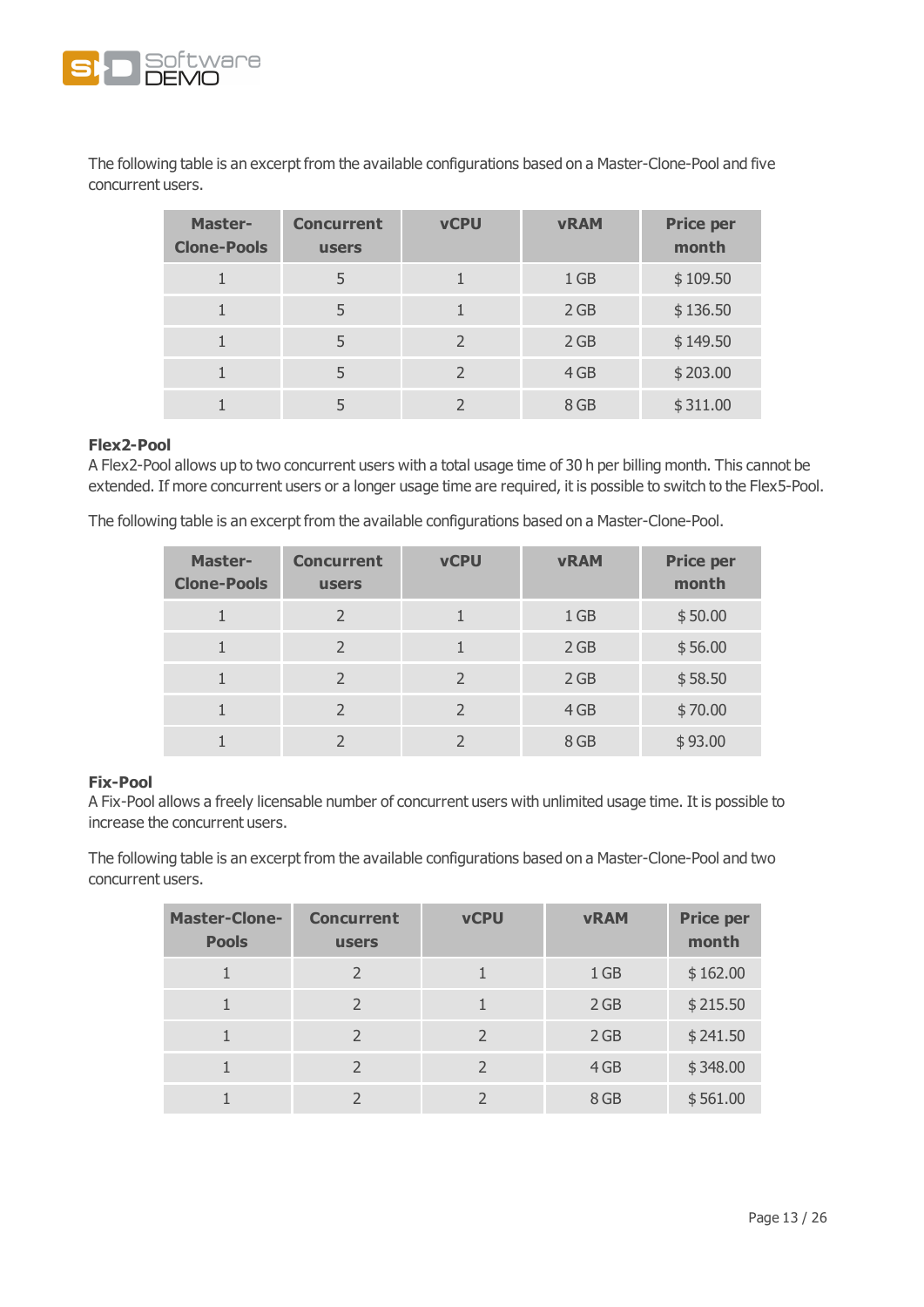

#### **Credits**

To allow the number of concurrent users of a Fix-Pool to be exceeded occasionally, five credits per invoicing month are available for each concurrent user. For every user who exceeds the licensed number of concurrent users, one credit is deducted. At the start of the invoicing month, the credits are topped back up to five per concurrent user. Unused credits cannot be carried over from the previous month.

The credits mechanism prevents a situation in which users do not receive a clone if the licensed number of concurrent accesses is exceeded. In such a case, an e-mail is sent to the administrator responsible.

#### <span id="page-13-0"></span>**Time-Pool**

A Time-Pool allows a freely licensable number of concurrent users. Billing takes place on time basis based on the monthly usage time; the first 150 h usage time per billing month are already included. The usage time that exceeds 150 h is billed for at the end of the month. It is possible to increase the concurrent accesses. Additional hours for a Time-Pool can also be firmly booked in advance.

The following table is an excerpt from the available configurations based on a Master-Clone-Pool and ten concurrent users.

| <b>Master-</b><br><b>Clone-Pools</b> | <b>Concurrent</b><br><b>users</b> | <b>vCPU</b>              | <b>vRAM</b> | <b>Price per</b><br>month | <b>Additional</b><br>hours |
|--------------------------------------|-----------------------------------|--------------------------|-------------|---------------------------|----------------------------|
| 1                                    | 10                                | 1                        | 1 GB        | \$220.00                  | \$0.53                     |
|                                      | 10                                |                          | 2 GB        | \$241.50                  | \$0.89                     |
|                                      | 10                                | $\overline{\phantom{0}}$ | 2 GB        | \$250.50                  | \$1.06                     |
|                                      | 10                                | $\overline{\phantom{0}}$ | 4 GB        | \$294.00                  | \$1.77                     |
|                                      | 10                                | $\overline{\phantom{0}}$ | 8 GB        | \$380.50                  | \$3.19                     |

### <span id="page-13-2"></span><span id="page-13-1"></span>**5.2 Servers**

### **Hosted vServer**

Hosted vServers are provided in the SoftwareDEMO data center as virtual machines. These servers have many uses, for example as terminal servers, SharePoint, SQL servers or Exchange. The Hosted vServer runs continuously. Users can connect to the Hosted vServer directly. Alternatively, the Hosted vServer can be addressed from a Master-Clone-Pool.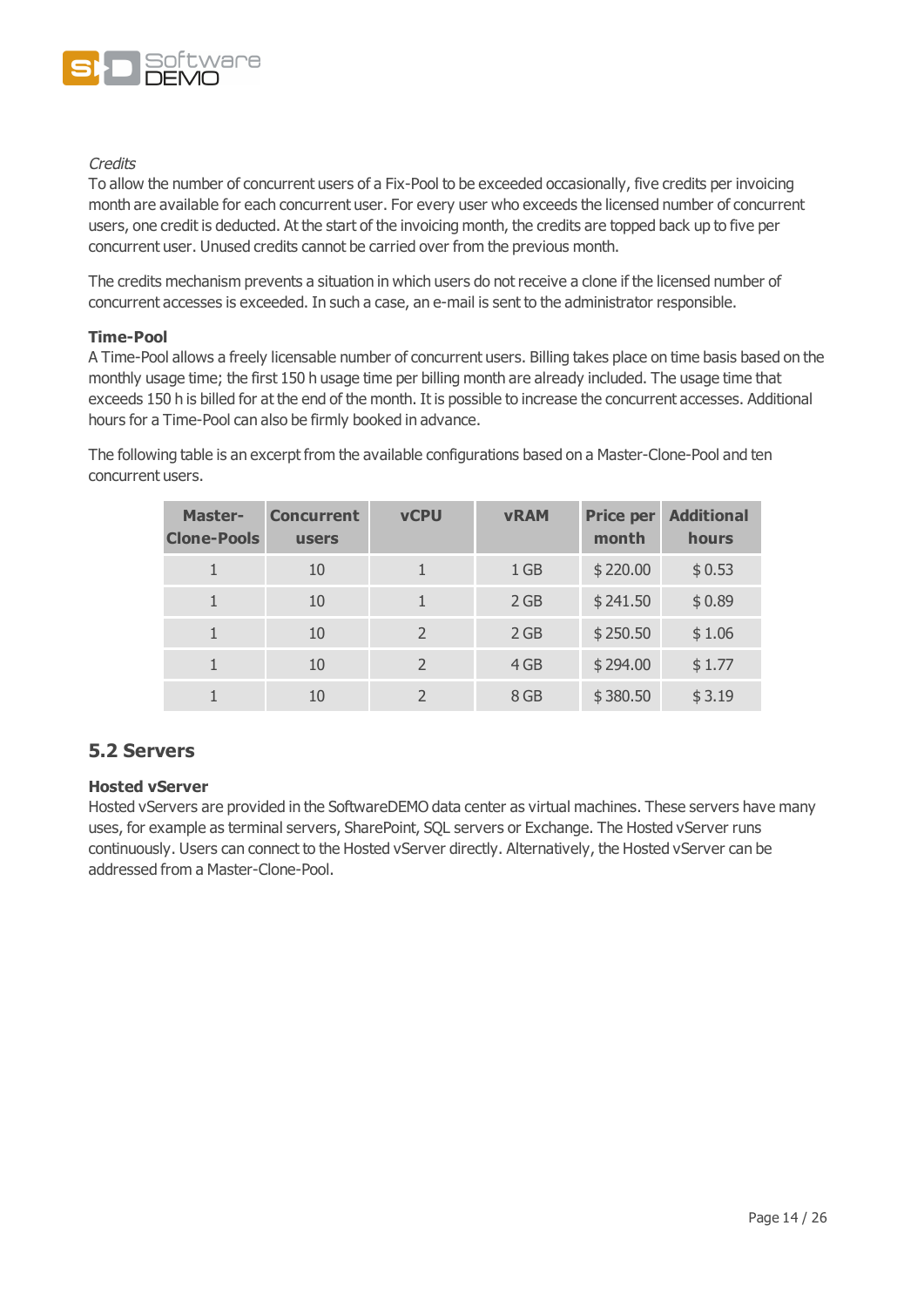

The resources of a Hosted vServer, consisting of the number of vCPU and size of the memory (vRAM), can be selected in fixed sizes if required. The following table lists the available configurations; different configurations are available on request.

| <b>vCPU</b>   | <b>vRAM</b>     | <b>Price per</b><br>month |
|---------------|-----------------|---------------------------|
|               | 1 <sub>GB</sub> | \$101.00                  |
|               | 2 GB            | \$127.00                  |
| $\mathcal{P}$ | 2 GB            | \$140.00                  |
| $\mathcal{L}$ | 4 GB            | \$192.00                  |
|               | 8 GB            | \$296.00                  |

The hard disk storage is 50 GB and can be increased as required in stages of 50 GB. If several Hosted vServers are used, the additional hard disk storage can be partitioned by the gigabyte.

50 GB of additional hard disk storage: \$16.25 per month

Every Hosted vServer increases the Internet transfer volume by 20 GB per month. For more available volume, additional Internet transfer volume can be booked.

#### <span id="page-14-0"></span>**Connector for external server**

If an external server that is not hosted by SoftwareDEMO is to be used in SoftwareDEMO, a connector is required for this external server.

Connector for an external server:  $$ 26.00$  per month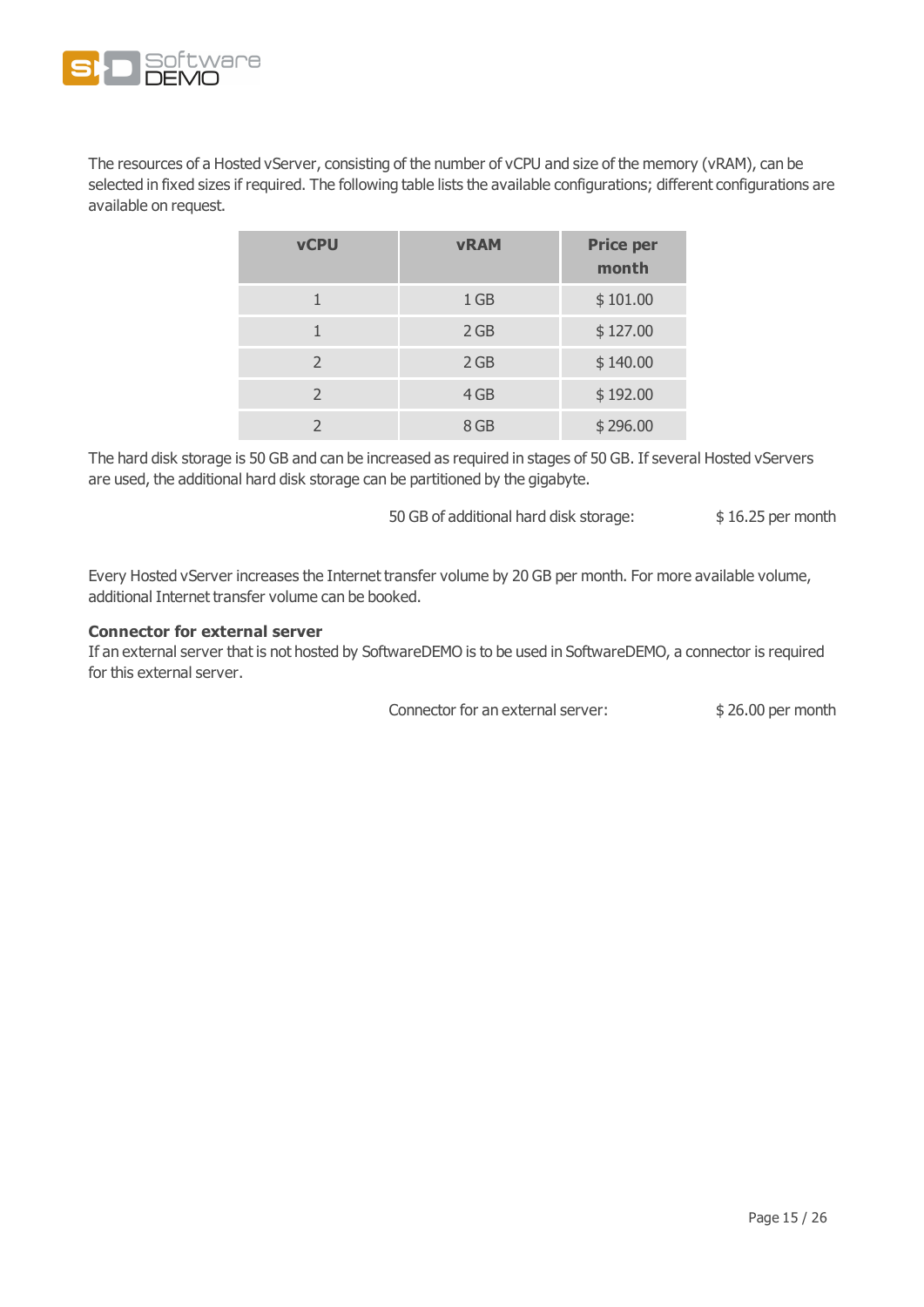

## <span id="page-15-0"></span>**6. Login**

There are various licenses for the login. The licenses Flex5-Login and Fix-Login vary with regard to the number of concurrent accesses and the usage time. The Named-Login license allows permanent assignment to a user by name. The Time-Login license allows time-based billing.

The specified basic values for the number of concurrent accesses as well as the usage time can be extended as required. The following table provides an overview of the login licenses and their properties:

| <b>Login license</b> | <b>Concurrent</b><br><b>accesses</b> | <b>Usage time</b>          | <b>User</b><br>assignment | <b>Extendable</b> |
|----------------------|--------------------------------------|----------------------------|---------------------------|-------------------|
| Flex5-Login          | 5                                    | 150h                       | Any                       | Yes               |
| Fix-Login            |                                      | Unlimited                  | Any                       | Yes               |
| Named-Login          |                                      | Unlimited                  | By name                   | Yes               |
| Time-Login           | Unlimited                            | Unlimited, 15h<br>included | Any                       | Yes               |

### <span id="page-15-2"></span><span id="page-15-1"></span>**6.1 Access type**

### **HTML5 access type**

It is possible to log in to SoftwareDEMO using the HTML5 access type. This access type is included in all login licenses.

#### <span id="page-15-3"></span>**Java access type**

It is also possible to log in to SoftwareDEMO using the Java access type, based on the Oracle Secure Global Desktop (SGD) technology.

Licensing is performed as an add-on, which extends an existing HTML5 login. This means that a Java add-on is always licensed in the same number as the underlying HTML5 login. For a user access right with the Java access type, the Java add-on and the corresponding HTML5 login are therefore required. The number of concurrent accesses, the usage time and the user assignment of the underlying HTML5 login apply to the Java add-on in equal measure. If additional concurrent accesses or a longer usage time are required for access via Java, the add-on and the underlying HTML5 must be extended by the required amount.

### <span id="page-15-4"></span>**6.2 Additional login licenses**

If additional concurrent accesses or a longer usage time are required, the login license in question can be extended by the required number.

#### <span id="page-15-5"></span>**Flex5-Login (HTML5)**

The Flex5-Login (HTML5) license allows up to five concurrent accesses to SoftwareDEMO for any number of users assigned to this license with the HTML5 access type with a total usage time of 150 h per billing month. This can be extended in steps of five concurrent accesses and usage time of 150 h.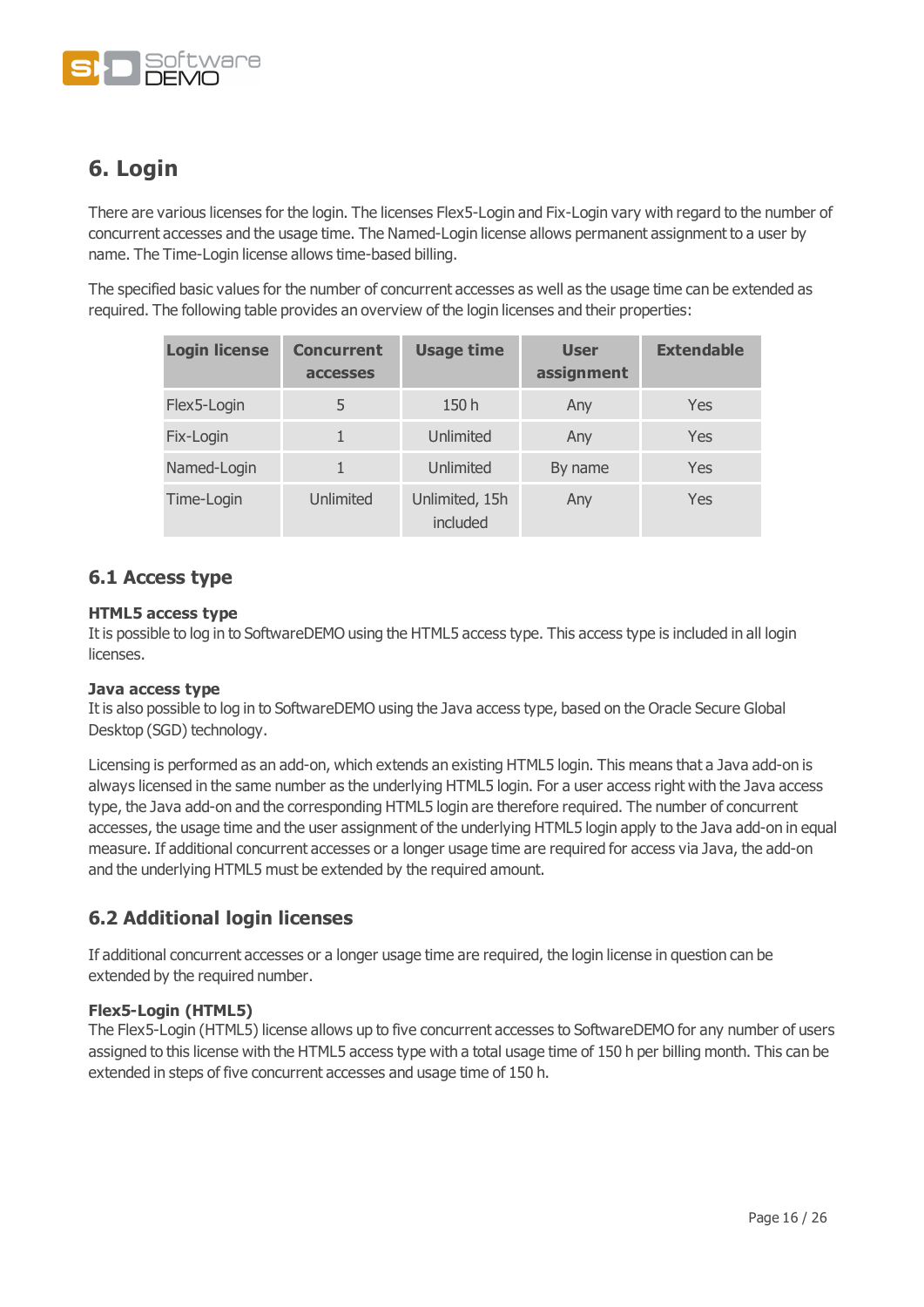To determine the usage time, the length of each individual login is added up over a billing month. The time is recorded to the quarter hour precisely. The balance is not carried over to the following month if the duration of all logins in a billing month is less than 150 hours.

Flex5-Login (HTML5):  $$16.50$  per month

### <span id="page-16-0"></span>**Fix-Login (HTML5)**

The Fix-Login (HTML5) license allows concurrent access to SoftwareDEMO for any number of users assigned to this login license with the HTML5 access type and an unlimited usage time.

### **Credits**

To allow the concurrent accesses of a Fix-Login (HTML5) license to be exceeded in isolated cases, five credits are available for each license per billing month. For each login that exceeds the licensed number of concurrent accesses, one credit will be deducted. At the beginning of the billing month, the credits will be topped up again to five credits per login license Fix-Login (HTML5). Unused credits cannot be carried over from the previous month.

The credits mechanism prevents a situation in which users cannot access the system if the licensed number of concurrent accesses is exceeded. In such a case, an e-mail is sent to the administrator responsible.

#### <span id="page-16-1"></span>**Named-Login (HTML5)**

The Named-Login (HTML5) license allows concurrent access to SoftwareDEMO for one of the users permanently assigned to this login license by name with the HTML5 access type and an unlimited usage time.

Named-Login (HTML5):  $$ 16.50 \text{ per month}$ 

### <span id="page-16-2"></span>**Time-Login (HTML5)**

The Time-Login (HTML5) license allows any number of concurrent accesses to SoftwareDEMO for any number of users assigned to this license with the HTML5 access type. Billing takes place on time basis based on the monthly usage time; the first 150 h usage time per billing month are already included. The usage time that exceeds 150 h is billed for at the end of the month.

> Time-Login (HTML5):  $$ 16.50$  per month Time-Login (HTML5) - additional hour: \$ 0.20 per hour

### <span id="page-16-4"></span><span id="page-16-3"></span>**6.3 Add-ons for Java access type**

### **Add-on Flex5-Login (Java)**

The Add-on Flex5-Login (Java) adds the Java access type to an existing Flex5-Login (HTML5).

Add-on Flex5-Login (Java):  $$46.00$  per month



Fix-Login (HTML5):  $$ 16.50$  per month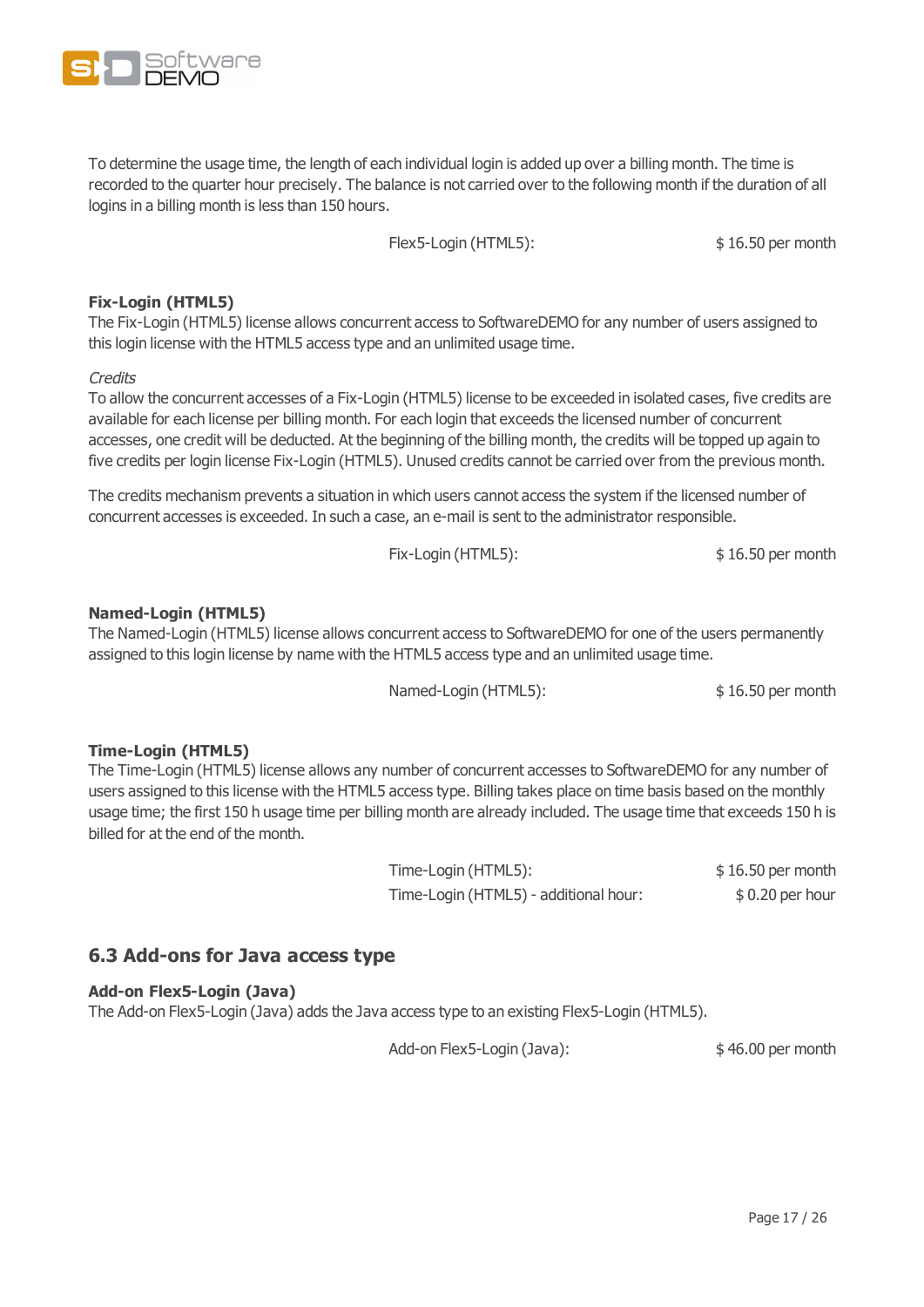

### <span id="page-17-0"></span>**Add-on Fix-Login (Java)**

The Add-on Fix-Login (Java) adds the Java access type to an existing Fix-Login (HTML5).

Add-on Fix-Login (Java):  $$46.00$  per month

### <span id="page-17-1"></span>**Add-on Named-Login (Java)**

The Add-on Named-Login (Java) adds the Java access type to an existing Named-Login (HTML5).

Add-on Named-Login (Java):  $$20.00$  per month

### <span id="page-17-2"></span>**Add-on Time-Login (Java)**

The Add-on Time-Login (Java) adds the Java access type to an existing Time-Login (HTML5). The Add-on Time-Login (Java) additional hour enhances the Time-Login (HTML5) additional hour, accordingly.

> Add-on Time-Login (Java):  $$46.00$  per month Add-on Time-Login (Java) - additional hour: \$ 0.60 per hour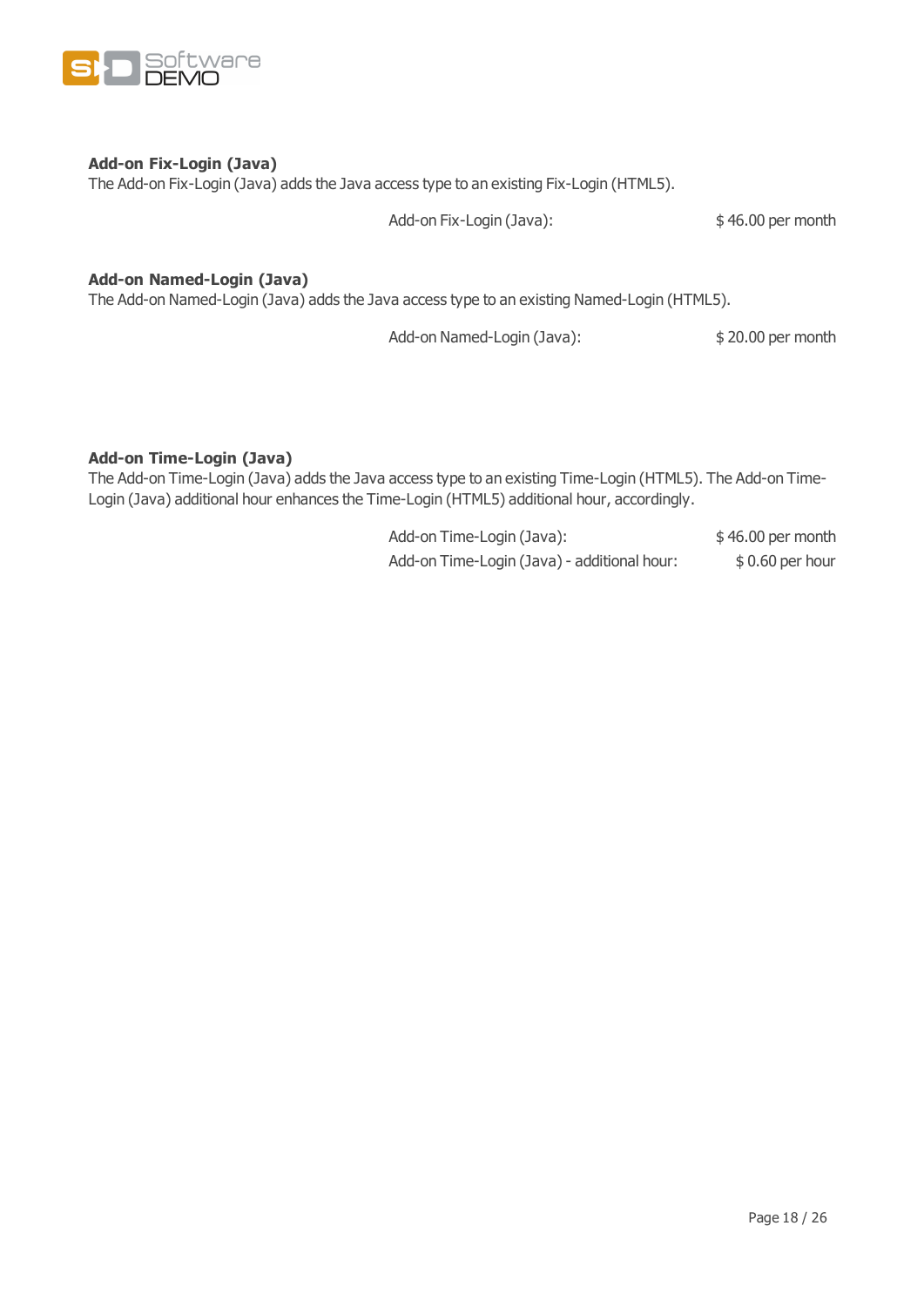

## <span id="page-18-0"></span>**7. Enhancements**

### <span id="page-18-1"></span>**7.1 Administrator**

Administrators manage pools, machines, applications and users within SoftwareDEMO. Administrators can be system administrators, developers, sales employees and/or employees from the help desk.

Administrators always use the Java acces type. A separate access license is not required. One administrator is already included in the Base option. Additional administrators can be added at any time.

If the role functions are added to the administrators, a hierarchical role model can be set up within SoftwareDEMO. Assigning an administrator to a role not only gives the administrator access to the users that are directly assigned to him or her, it also gives the administrator access to the users of other administrators that belong to the same role or an underlying role.

With the introduction of the role model, the role function must be added to all administrators, it is not possible to add the role function to only some administrators.

| <b>Number of</b><br>administrators | Price per month<br><b>Without role function</b> | Price per month<br><b>With role function</b> |
|------------------------------------|-------------------------------------------------|----------------------------------------------|
| $1$ to 5                           | \$13.00                                         | \$26.00                                      |
| 6 to 10                            |                                                 | \$19.50                                      |
| 11 to $25$                         |                                                 | \$15.50                                      |
| 26 to 50                           |                                                 | \$11.75                                      |
| From 51                            |                                                 | \$9.75                                       |

### <span id="page-18-2"></span>**7.2 File server**

When a file server is used, a persistent data area can be made available to a user, which he or she gets provided with each login. This means that data that the user has entered into the system is permanently saved and used in the user session.

The basic configuration of the file server includes 50 GB of data volume. The data volume of the file server can be extended. Access is possible for as many users as required both within (local) and outside (remote) of SoftwareDEMO.

| File server:                        | $$65.00$ per month |
|-------------------------------------|--------------------|
| An additional 50 GB of data volume: | $$16.25$ per month |

### <span id="page-18-3"></span>**7.3 Video**

The Video option allows user sessions with the Java access type to be recorded. Ten hours recording time is included as standard. Additional recording time can be added.

| Video recording:                          | $$26.00$ per month |
|-------------------------------------------|--------------------|
| An additional 20 hours of recording time: | $$13.00$ per month |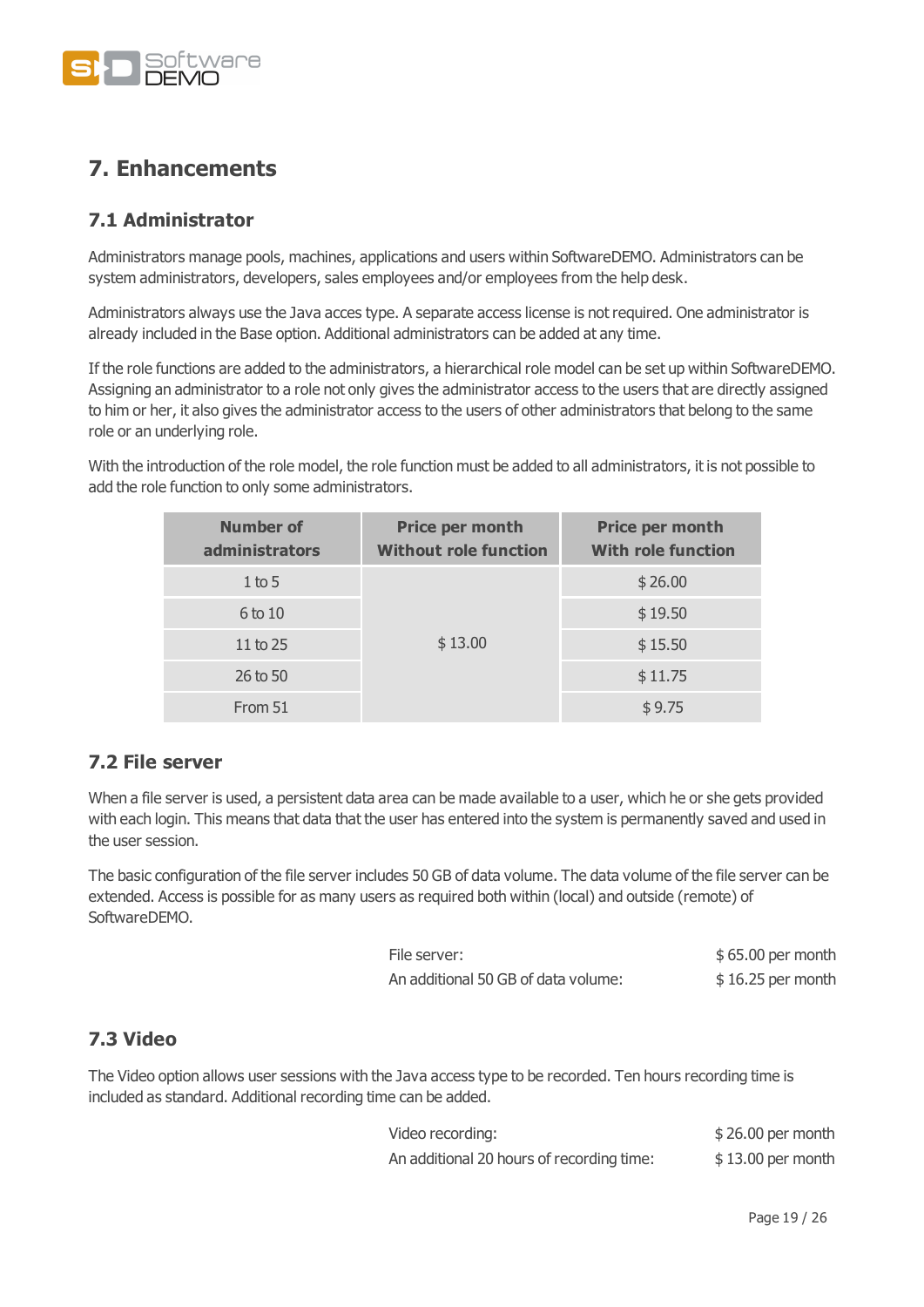

### <span id="page-19-0"></span>**7.4 Multilanguage support**

With the multilanguage support, the login portal, the registration forms, message texts and e-mails that are sent to users can be provided in different languages. This means that all users can be addressed in their own language.

Multilanguage support:  $$ 33.00$  per month

### <span id="page-19-2"></span><span id="page-19-1"></span>**7.5 SoftwareDEMO-API**

### **SoftwareDEMO-API: Database module**

The Database module of the API implements a REST-compliant web service interface to SoftwareDEMO, which can be used to change master data (e.g. create, query or change users).

Using the callback mechanism provided by the API, messages (events) are transmitted directly to an external web server via a HTTP request. Messages are generated when a user logs in/out, for example.

Using the Database module, a direct, bi-directional integration into existing systems (e.g. CRM or ERP systems) can be carried out and the data stored there can be compared online with the data in SoftwareDEMO.

Database module:  $$ 65.00$  per month

### <span id="page-19-3"></span>**SoftwareDEMO-API: Login module**

The Login module of the SoftwareDEMO API enables direct login without using the login portal or an iFrame, directly from the software manufacturer's website. For this purpose, the necessary actions are provided via a JavaScript library. The entry point can be adjusted with ease using simple web programming. This can be done on the software manufacturer's website directly or, for example, after an introductory video.

Login module:  $$65.00$  per month

### <span id="page-19-4"></span>**7.6 Dongle/license server**

Software licenses can be provided via the dongle/license server. Pure software licenses are supported in the same way as license servers that require the USB dongle. The software on the master, clones and Hosted vServer then access the license server via the network using a TCP/IP protocol.

| Dongle/license server:       | $$36.00$ per month |
|------------------------------|--------------------|
| Dongle/license server setup: | \$389.00 one-time  |

### <span id="page-19-5"></span>**7.7 Internet transfer volume**

Internet transfer volume includes all Internet traffic from and to the online platform SoftwareDEMO, therefore Internet traffic from/to the master clones, Hosted vServer or file server, for example. This only excludes Internet traffic for screen display via the HTML5 or Java login of SoftwareDEMO.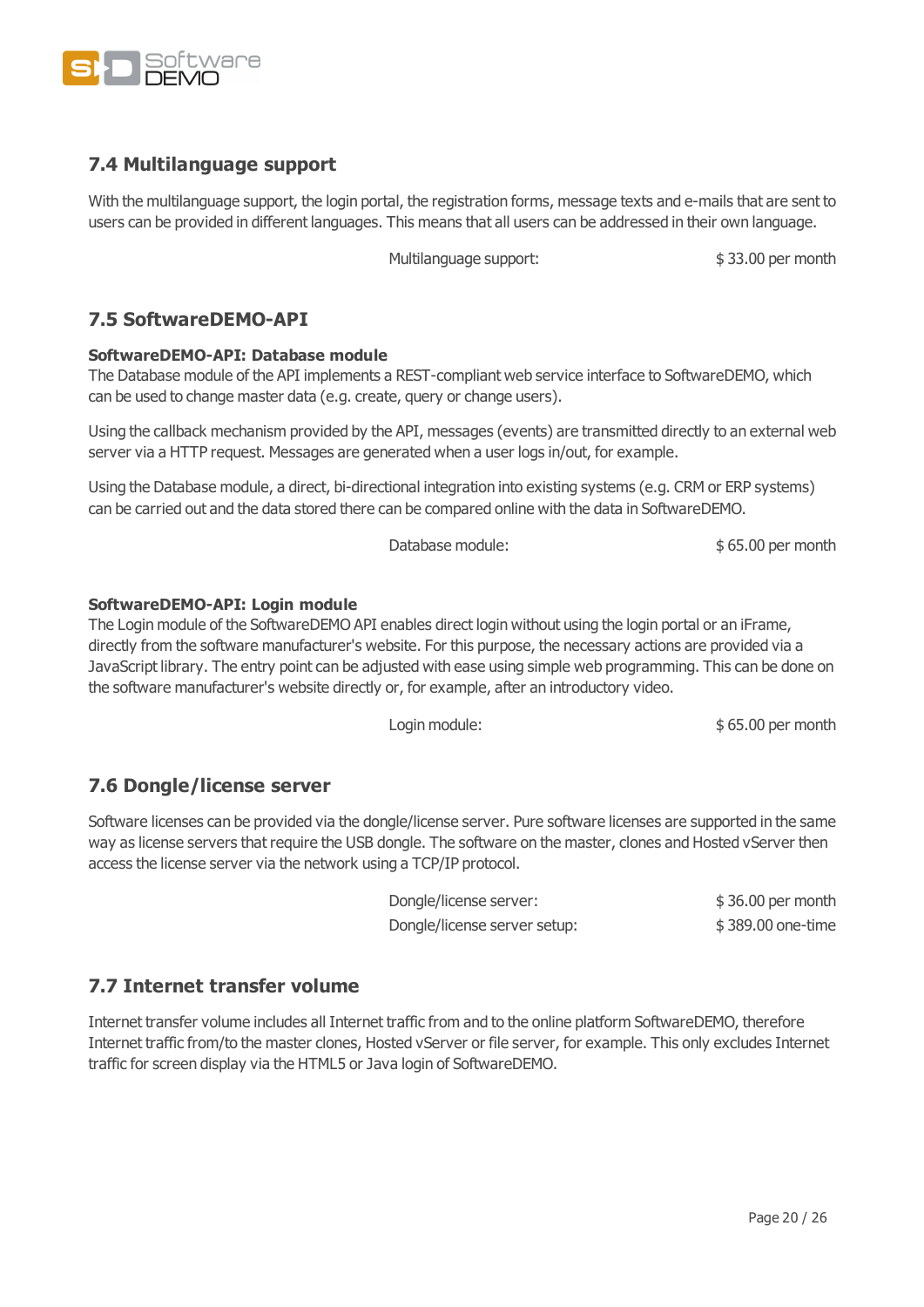

The Base options and the Hosted vServers include an Internet transfer volume of 20 GB, which covers the average use of SoftwareDEMO. The Internet transfer volume is measured in kilobytes (KB). 1 GB is equal to 10^9 bytes, 1 MB to  $10^{\circ}6$  bytes and 1 KB to  $10^{\circ}3$  bytes.

#### <span id="page-20-0"></span>**Additional Internet transfer volume**

Internet traffic that exceeds the included Internet transfer volume is billed at the end of a billing month to the exact gigabyte. For this billing the option Additional Internet traffic is mandatory. Otherwise the traffic will be blocked.

| Additional Internet transfer volume | $$0.33$ based on |
|-------------------------------------|------------------|
| for each additional GB:             | usage            |

#### <span id="page-20-1"></span>**Add-on Internet transfer volume**

A fixed quota can be purchased in advance for Internet transfer volume required on a permanent basis.

Add-on Internet transfer volume \$32.50 per month Additional 100 GB:

### <span id="page-20-2"></span>**7.8 Users**

Users include all users created in SoftwareDEMO, both active as well as inactive. Up to 100 users can be created in the basic option. The maximum number of users can be extended as required up to 5000. To ensure that the Microsoft test licenses can be used for users, users can be active for a maximum of 60 consecutive days only as standard. If users are active for longer than this, the Microsoft rental licenses (RDS-CAL, Office or other application licenses) must be licensed for these users.

> An additional 100 users:  $$ 9.75$  per month Unlimited number of users:  $$ 124.00$  per month (max. 5000 Users)

### <span id="page-20-4"></span><span id="page-20-3"></span>**7.9 Login Portal**

### **Standard login portal**

Login in SoftwareDEMO takes place on the login page with a standard layout on which the customer logo, company name and a contact URL can be included.

<span id="page-20-5"></span>This login portal is always included in SoftwareDEMO.

#### **Individual login portal**

The Individual login option can be used to set up the login page with the software manufacturer's individual design. The login page can then be accessed directly or integrated into the software manufacturer's website using an iFrame via HTTPS. To save the themes, images and logos, 250 MB is available.

Individual login portal:  $$ 32.50$  per month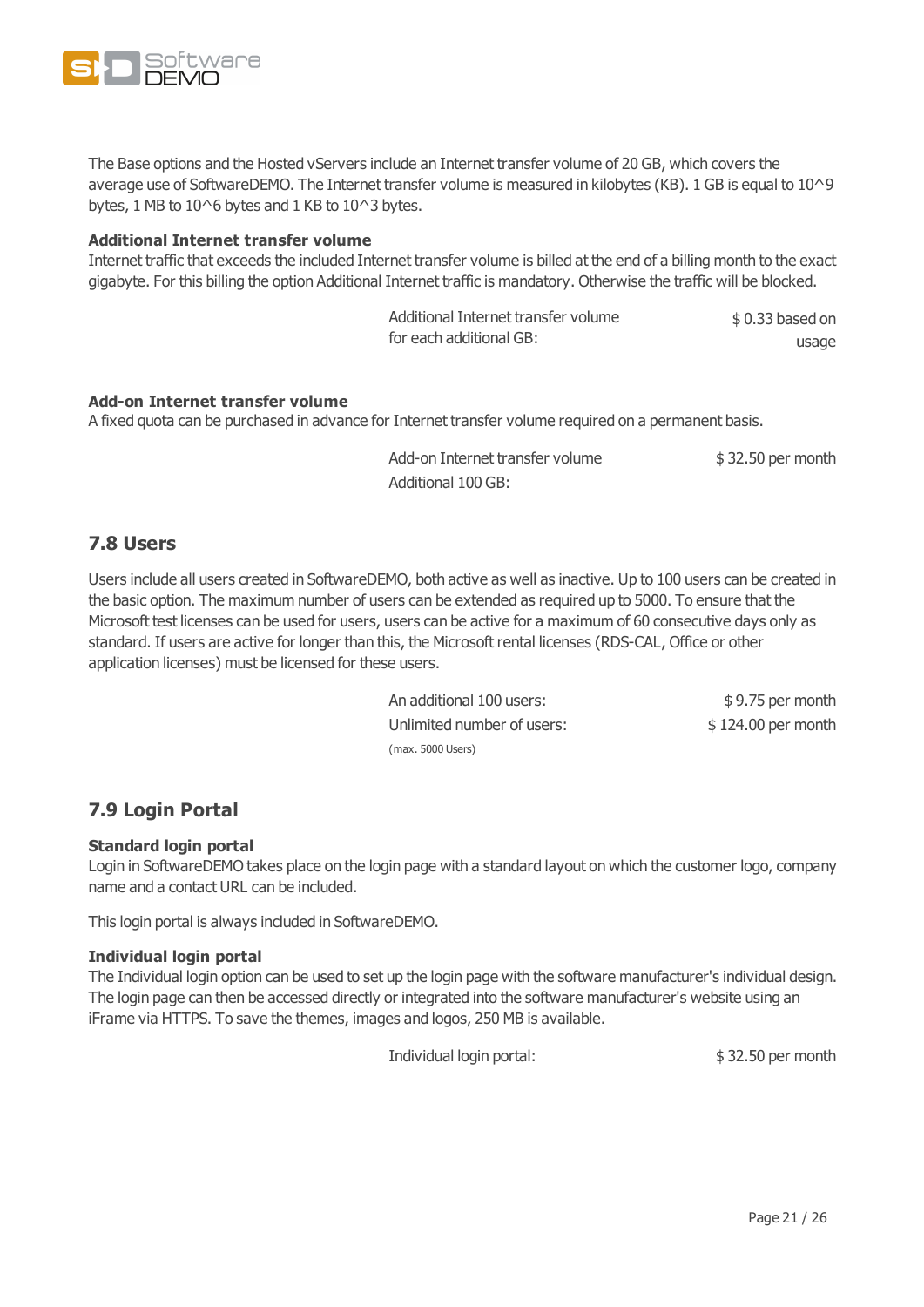

On request, the SoftwareDEMO support team can design and program the individual login portal.

Design and programming of an individual login \$ 389.00 one-time portal:

(This includes the creation and modification of the page design, based on an existing company website, by DT Netsolution including <sup>a</sup> correction round. The page functions included with the individual login portal correspond to the functionality of the standard login portal from SoftwareDEMO. Any other modifications and effort will be billed for at the respective valid support hourly rate.)

### <span id="page-21-0"></span>**7.10 Microsoft rental licenses**

For permanent use, for example for training or SaaS, Microsoft application programs can be licensed on a rental basis. Other Microsoft products can be provided on request.

| <b>Microsoft rental licenses</b> | Price per month per<br>user |
|----------------------------------|-----------------------------|
| Microsoft RDS-CAL                | \$6.00                      |
| Microsoft Office Standard        | \$19.00                     |
| Microsoft Office Professional    | \$24.00                     |
| Microsoft Visio Standard         | \$10.50                     |
| Microsoft Visio Professional     | \$23.00                     |
| Microsoft Project                | \$24.00                     |
| Microsoft Project Professional   | \$41.00                     |

Notice: A Microsoft RDS-CAL (Remote Desktop Service Client Access License) MUST be licensed for every user who uses a Microsoft rental license. For further conditions, see ["Microsoft](#page-24-1) licenses".

### <span id="page-21-2"></span><span id="page-21-1"></span>**7.11 Support**

#### **Basic support**

The free basic support is included in the SoftwareDEMO-Base and in all expansions and options and includes the SoftwareDEMO platform and SoftwareDEMO-specific functions. Support is solely via e-mail.

In particular, support for users and their accesses and support for modifications and integration of third-party software are not included under basic support but under professional support.

| <b>Service level</b>                |                                                 |
|-------------------------------------|-------------------------------------------------|
| Service times                       | Mon-Fri 8 a.m.-6 p.m. except on public holidays |
| Response times                      | 4 hours within the service times                |
| Included services Support by e-mail |                                                 |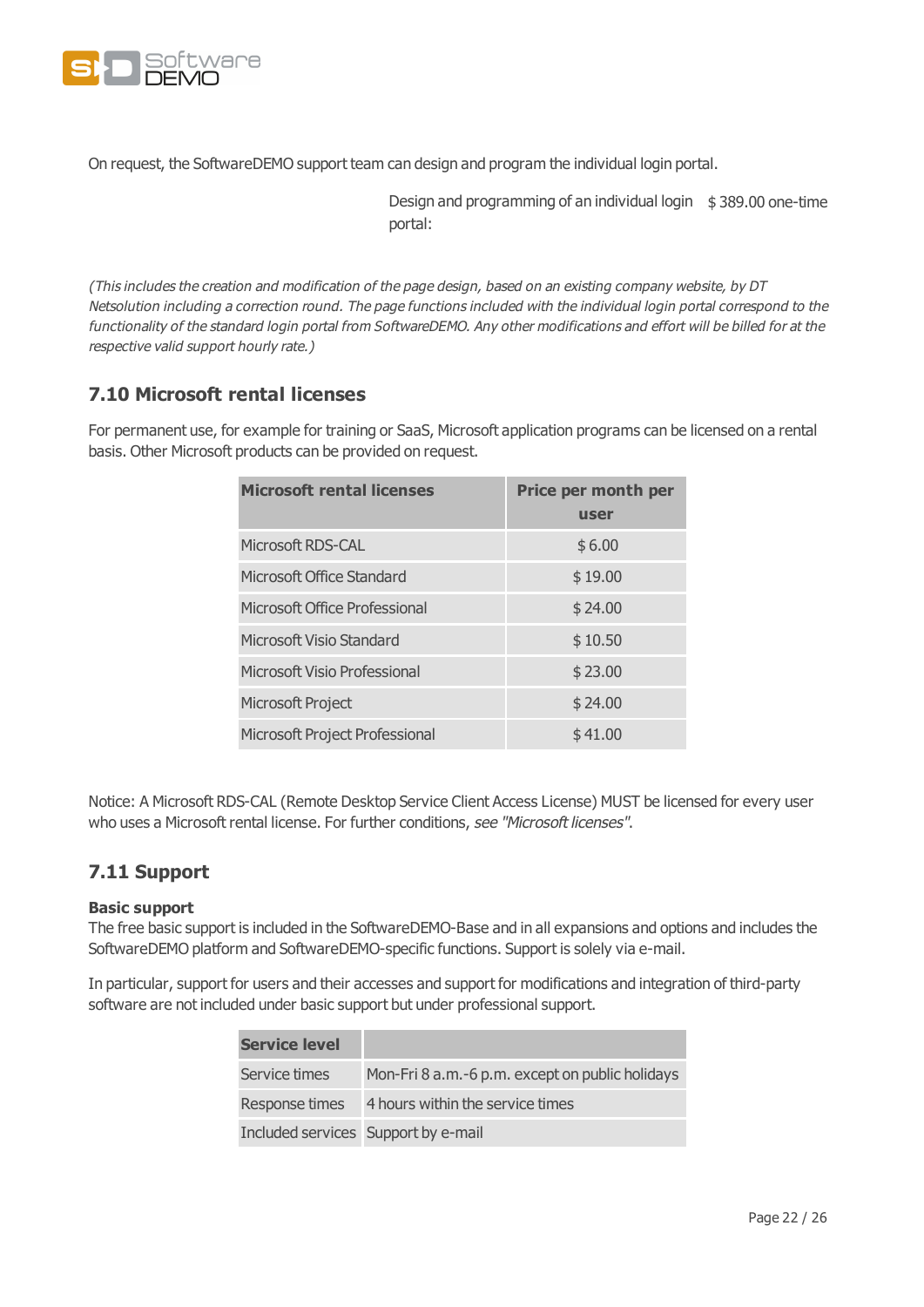

<span id="page-22-0"></span>The service times refer to central European time (CET/CEST).

#### **Professional support: Live support for users**

As part of professional support, on request complete installations and integration of third-party software can be done and other modifications implemented. Support can also be provided for users regarding access queries and problems. In such cases, communication with the users is via the customer; direct communication can only occur in agreed exceptional cases.

In addition, support is provided by phone and remotely.

Services as part of professional support are invoiced monthly after proof of performance based on outlay per started 15 minute period.

Professional support:  $$ 125.00$  per hour

Alternatively, an hourly quota can be procured. Services are deducted from this quota until it has been used up. Settlement or reimbursement of unused hours is not possible. Depending on the number of completed hours, a discount is granted as follows:

| <b>Number</b>   | 5 hours                  | <b>From 10 hours</b> | From 20 hours |
|-----------------|--------------------------|----------------------|---------------|
| <b>Discount</b> | $\overline{\phantom{a}}$ | $5\%$                | $10\%$        |

### <span id="page-22-2"></span><span id="page-22-1"></span>**7.12 Services**

#### **Introduction to SoftwareDEMO**

During the initial instruction session, you gain the required basic knowledge for the commissioning and later use of SoftwareDEMO. This introduction is divided into the areas of commissioning and use.

It takes between 90 and 120 minutes.

| Introduction to SoftwareDEMO: | \$195.00 one-time |
|-------------------------------|-------------------|
|-------------------------------|-------------------|

#### <span id="page-22-3"></span>**Installation from A-Z**

If required, all installation and setup work can be performed by the Professional support team from SoftwareDEMO.

Installation from A-Z: On request

#### <span id="page-22-4"></span>**Installation of Microsoft Office or other Microsoft products**

The Professional support team from SoftwareDEMO installs the Microsoft products. Due to the Microsoft license conditions, only the Microsoft SPLA licenses from SoftwareDEMO are permitted to be installed on SoftwareDEMO. Depending on the intended purpose, a Microsoft rental license may also need to be licensed.

| <b>Installation Microsoft Office:</b>     | \$32.50 one-time |
|-------------------------------------------|------------------|
| (excl. license)                           |                  |
| Installation of other Microsoft products: | On request       |
| (excl. license)                           |                  |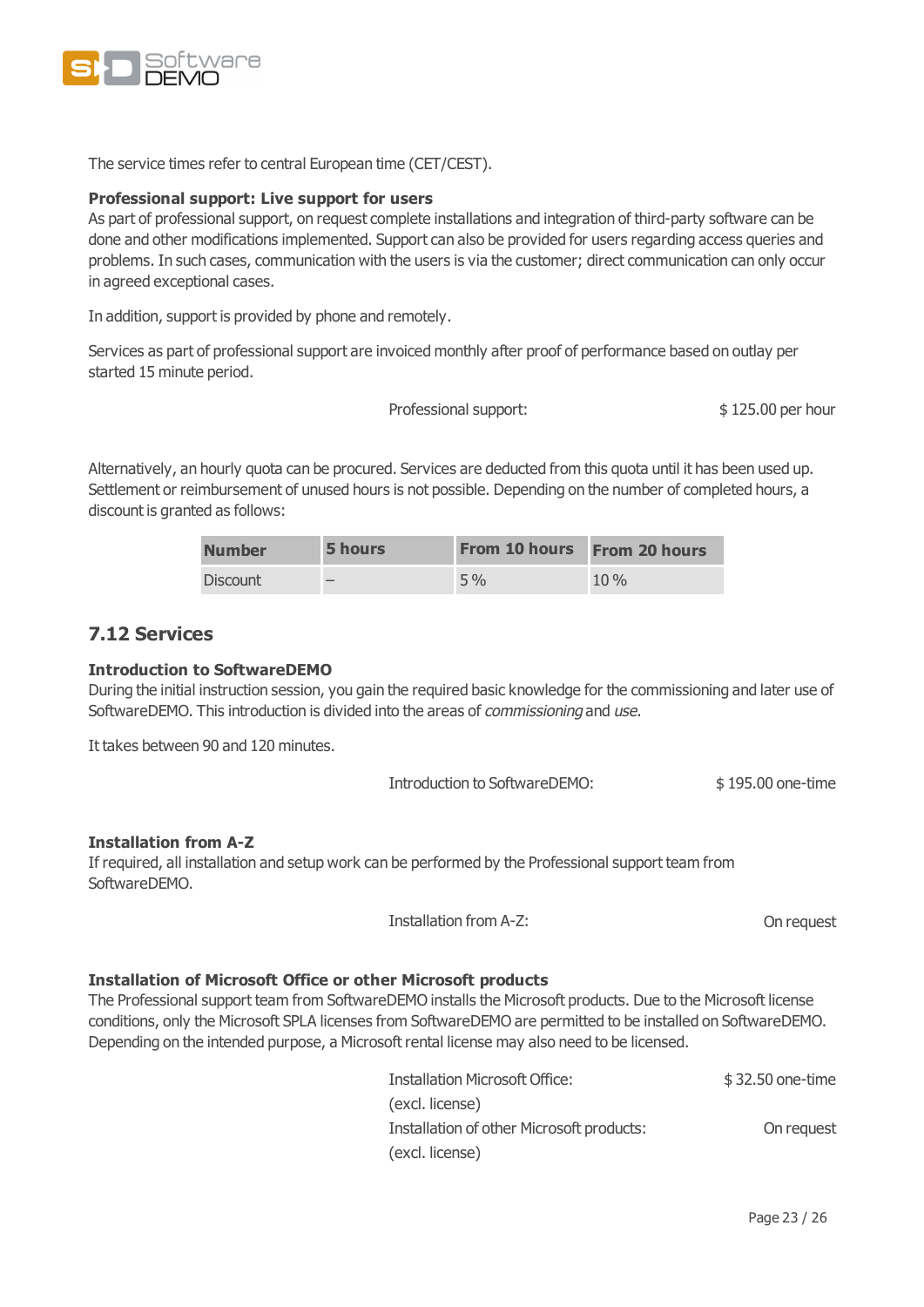

### <span id="page-23-0"></span>**On-site training**

On request, in a half-day training session, our consultants will train the sales team and other administrators and operators of SoftwareDEMO in the use of SoftwareDEMO and efficient use of the online demonstration.

Training:  $$ 780.00$  one-time plus travel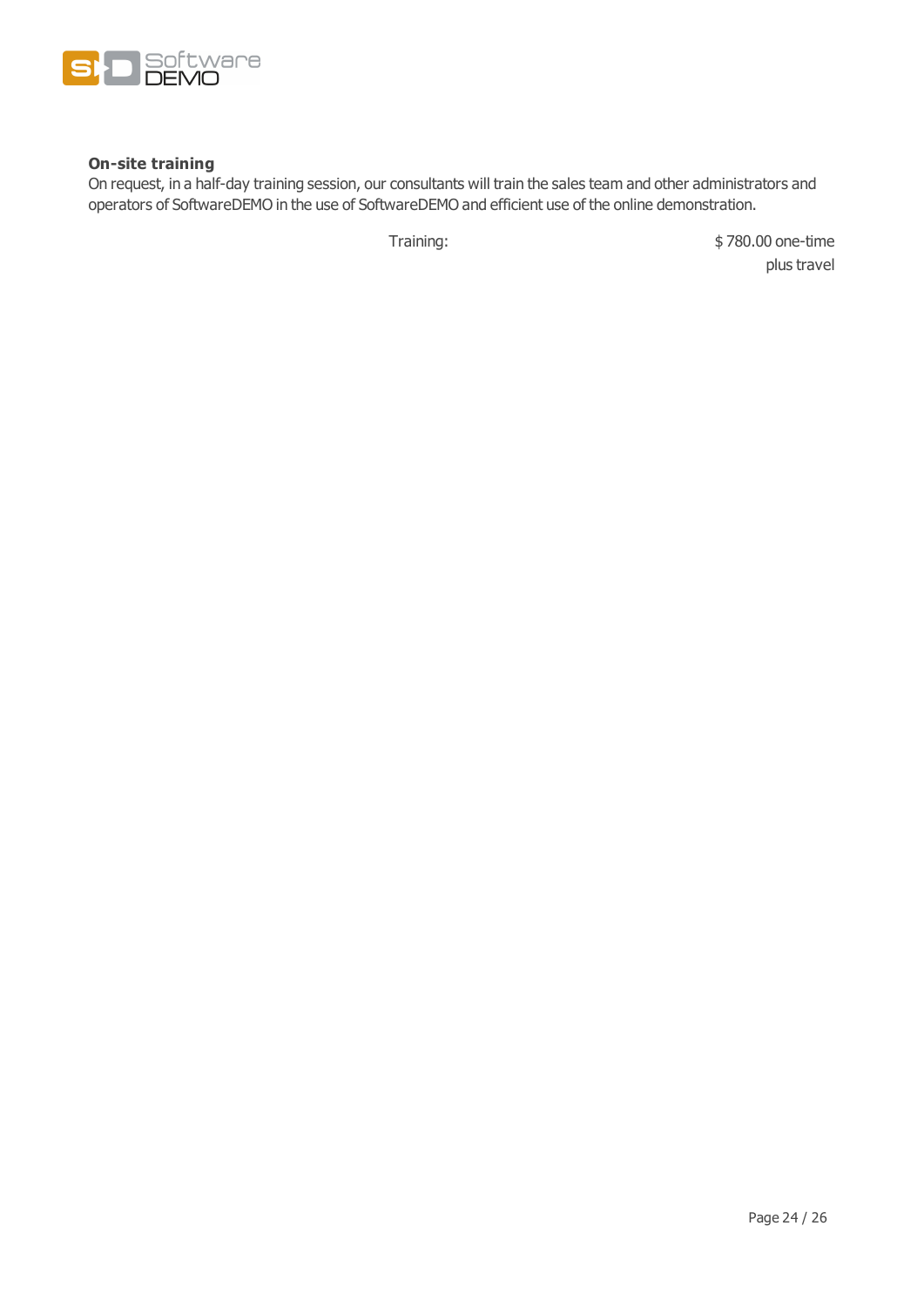

## <span id="page-24-0"></span>**8. Conditions**

### <span id="page-24-1"></span>**8.1 Microsoft licenses**

The Microsoft Windows licenses are provided as part of the "Services Provider Licensing Agreement (SPLA)", which DT Netsolution, provider of SoftwareDEMO, concluded with Microsoft.

### <span id="page-24-2"></span>**Microsoft Windows operating system license**

The "Windows Server Datacenter and Datacenter for Outsourcing" license in accordance with the "Microsoft Services Provider Use Rights" is used.

This license, used by SoftwareDEMO, has been specially developed by Microsoft for hosting and outsourcing products and the corresponding service providers. The Microsoft operating system licenses are included for the master and clones and, thus, for all logged-in users as well as for the for the use of SoftwareDEMO.

### <span id="page-24-3"></span>**Microsoft test licenses**

Microsoft gives all users the opportunity to test an Office product or other application software free of charge. SoftwareDEMO passes this opportunity on to its users. Users can therefore use the Microsoft products for 60 days for test purposes. It should be noted here that this is only possible once for each natural person. This must be ensured when the accesses for SoftwareDEMO are assigned.

#### <span id="page-24-4"></span>**Microsoft rental licenses**

With the Microsoft rental licenses, users who are assigned a rental license can use the particular Microsoft application programs. Here, you must ensure that these licenses are permanently assigned to individual users and cannot be used by different users. The Microsoft licensing terms do not allow the customer's own licenses to be used on SoftwareDEMO.

### <span id="page-24-5"></span>**8.2 Use of licenses from third-party manufacturers**

The software manufacturer that uses SoftwareDEMO is itself responsible for complying with the licensing terms, including those for any third-party products used.

### <span id="page-24-6"></span>**8.3 Service provision**

If a Master-Clone-Pool or a Hosted vServer is selected, SoftwareDEMO provides a virtual machine (VM) with a Windows operating system, on which the customer can install the required software. SoftwareDEMO then ensures operation of the virtual machines for the master, clones or VM. Maintenance and support for the operating system instance running with this as well as the installed software are the responsibility of the customer. The operating system can be selected once from the available operating systems at the beginning. Subsequent changes to the selected operating system are possible. The associated costs are calculated at cost as part of the service level agreement.

The service provider of SoftwareDEMO is DT Netsolution GmbH, based in Stuttgart, Germany.